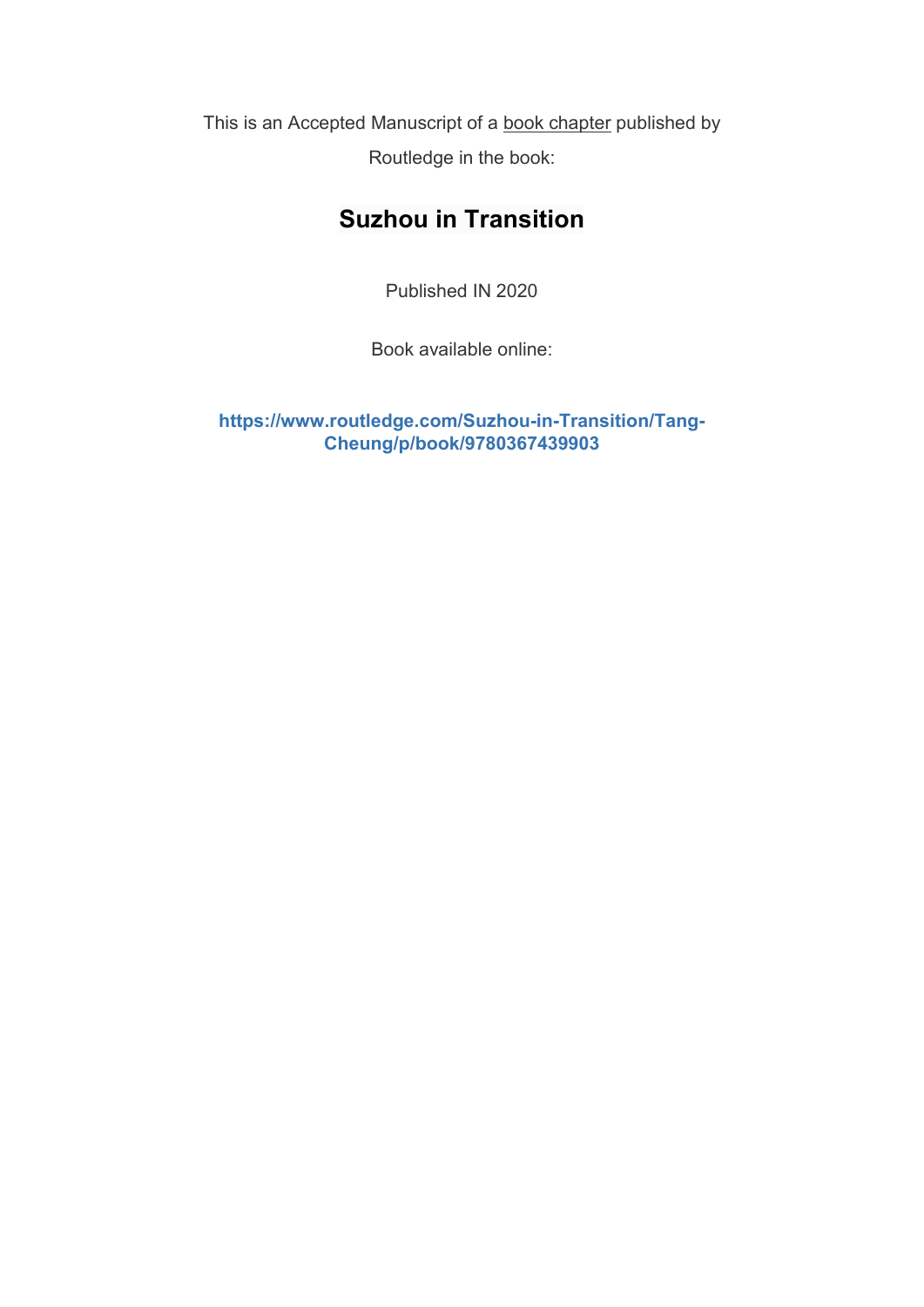**In** *Suzhou in Transition***, edited by B. Tang and P. Cheung. Routledge, 2020.**

# **Chapter 8**

# **Suzhou and the City-Region: The Administrative Divisions in Historical Perspective and Rural-Urban Transition**

*Hu De and Carolyn Cartier*

# **Introduction**

In the long history of rural China, no one would deny China's great urban transformation after embarking on reform after 1978. In reflection on the subject, people first think of large-scale rural-urban migration and dramatic change in rural and urban landscapes. Few relate the transformations to changes in the institutional aspects of the urban system or the urban and rural administrative divisions. But a city in China is a product of changes to the administrative divisions and system of cities. A contemporary city might have a multiple-fold larger rural area than its urban core, while a densely urbanized area with half a million residents might not be a city at all. What is more complex is that governments at different levels often change the administrative divisions to suit developmental goals, using administrative divisions as a spatial tool to reterritorialize for "developmental fit." For example, merging a county or a county-level city into a prefecture-level city suits the land demand of urban expansion. Combining several urban districts works to restructure industrial space, while designating a county as a county-level city helps it to attract investment. Thus it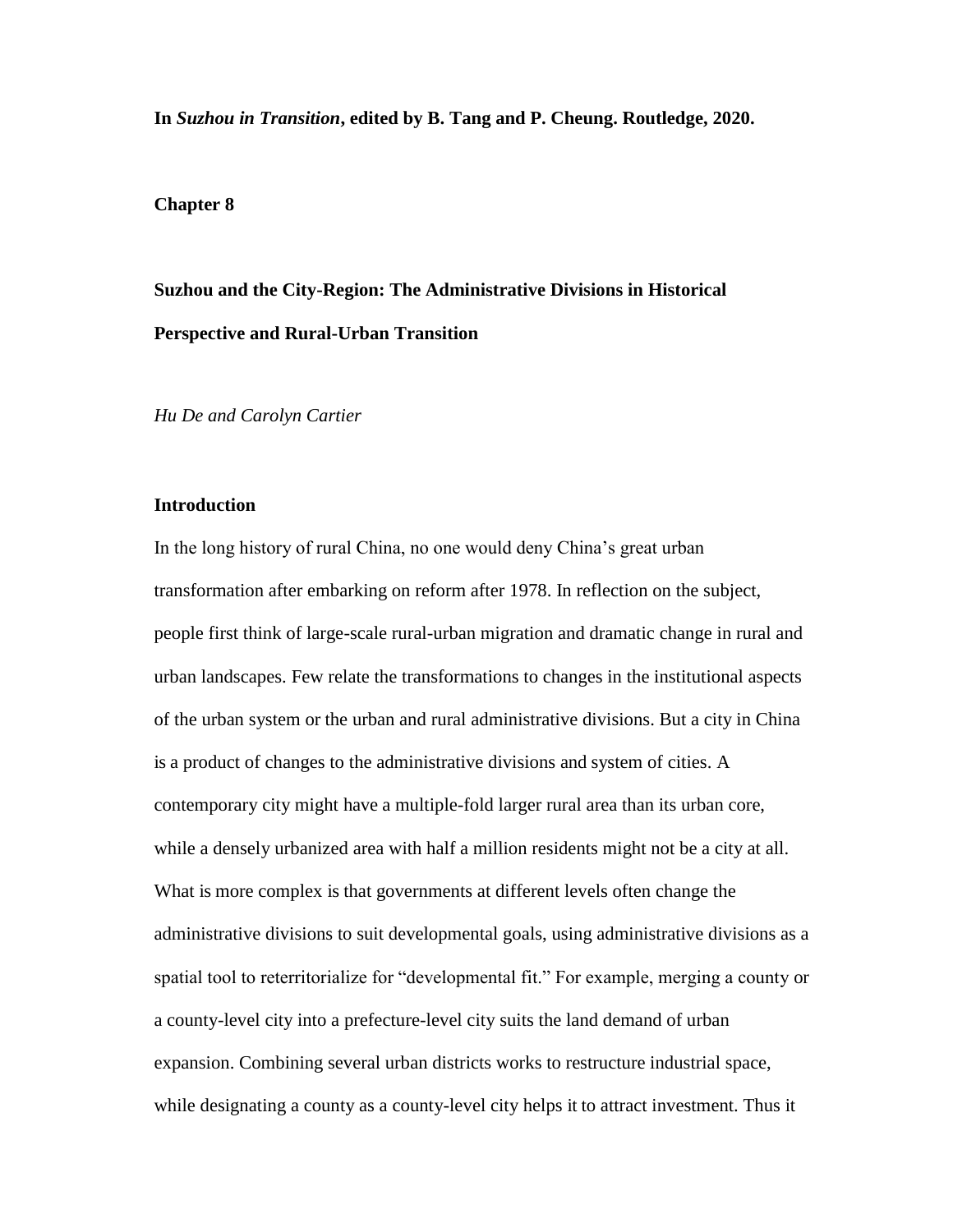would be difficult or even misleading to understand the rural-urban transition in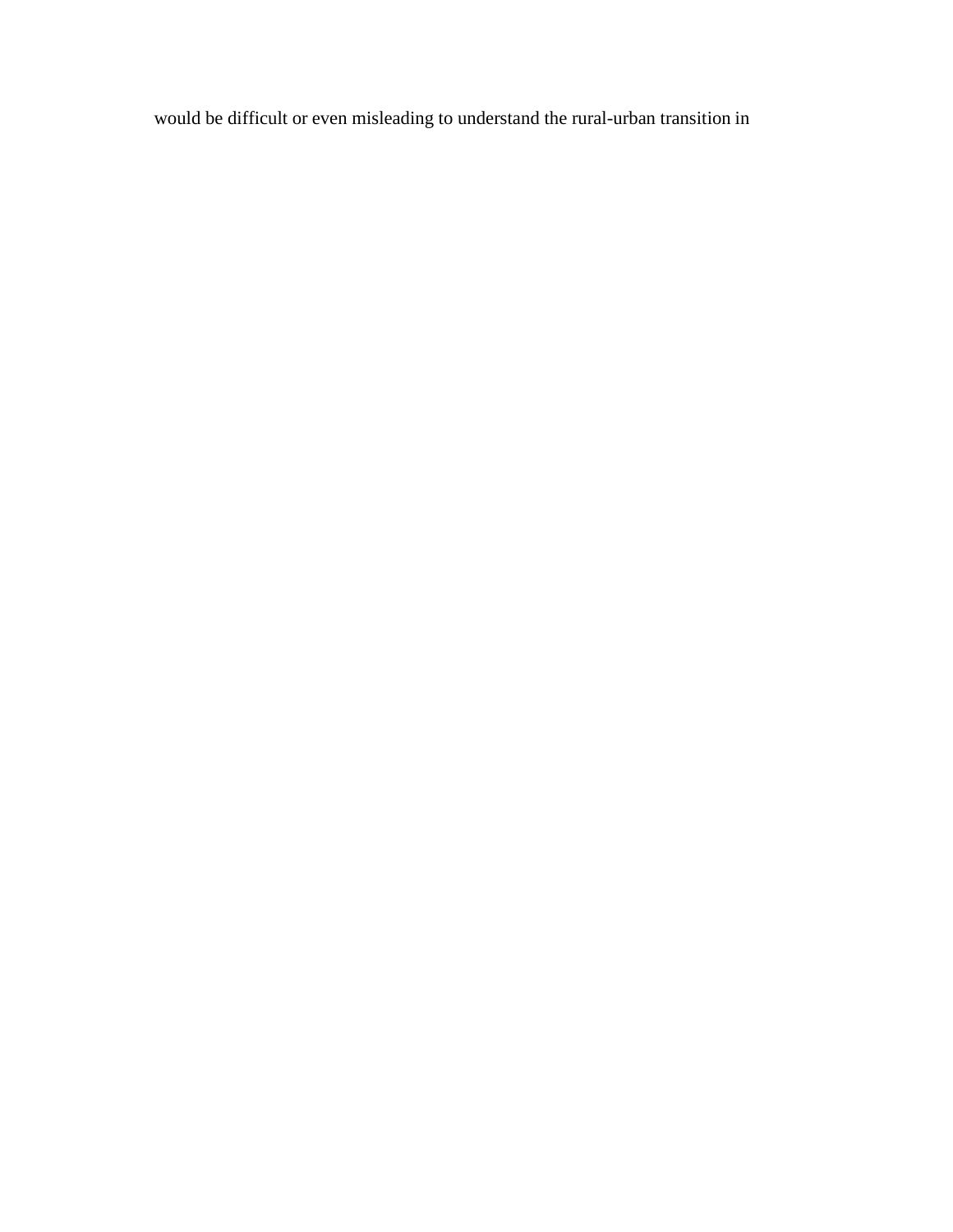modern China without exploring rural-urban relationships through the system of administrative divisions.

The reality that cities have become administrative divisions in China since the 1980s is actually not well understood. This shift demonstrates the direct relationship between the central state and the "local" in which cities exist at one of three levels: province, prefecture, and county. Since only the central state can designate a city, each and every city is a manifestation of the power of the central state to place a city on the map. Especially county-level cities demonstrate the relationship between the city and the countryside because county-level cities result from the process of designating a historic rural county as a city, which has allowed cities to engage in rural land use transformations and lease land for large-scale real estate development. The so-called urban revolution in China started not with building new cities, but with changing the administrative divisions to cities.

China's administrative divisions have included both rural and urban areas, which holds interesting implications for the evolution of Chinese cities. In the long dynastic era from the Qin to the Qing dynasties (221 BCE–1911), the emperors governed empire through the territorial administrative system in which the local governments took charge of the whole of their territories according to the administrative divisions—the walled city and the rural areas. Cities were not governed separately by a kind of municipal government like cities in urban systems of western countries; instead cities and rural areas were governed together by a territorial government like a province, a prefecture, or a county. This is the reality of Chinese cities existing historically in administrative divisions.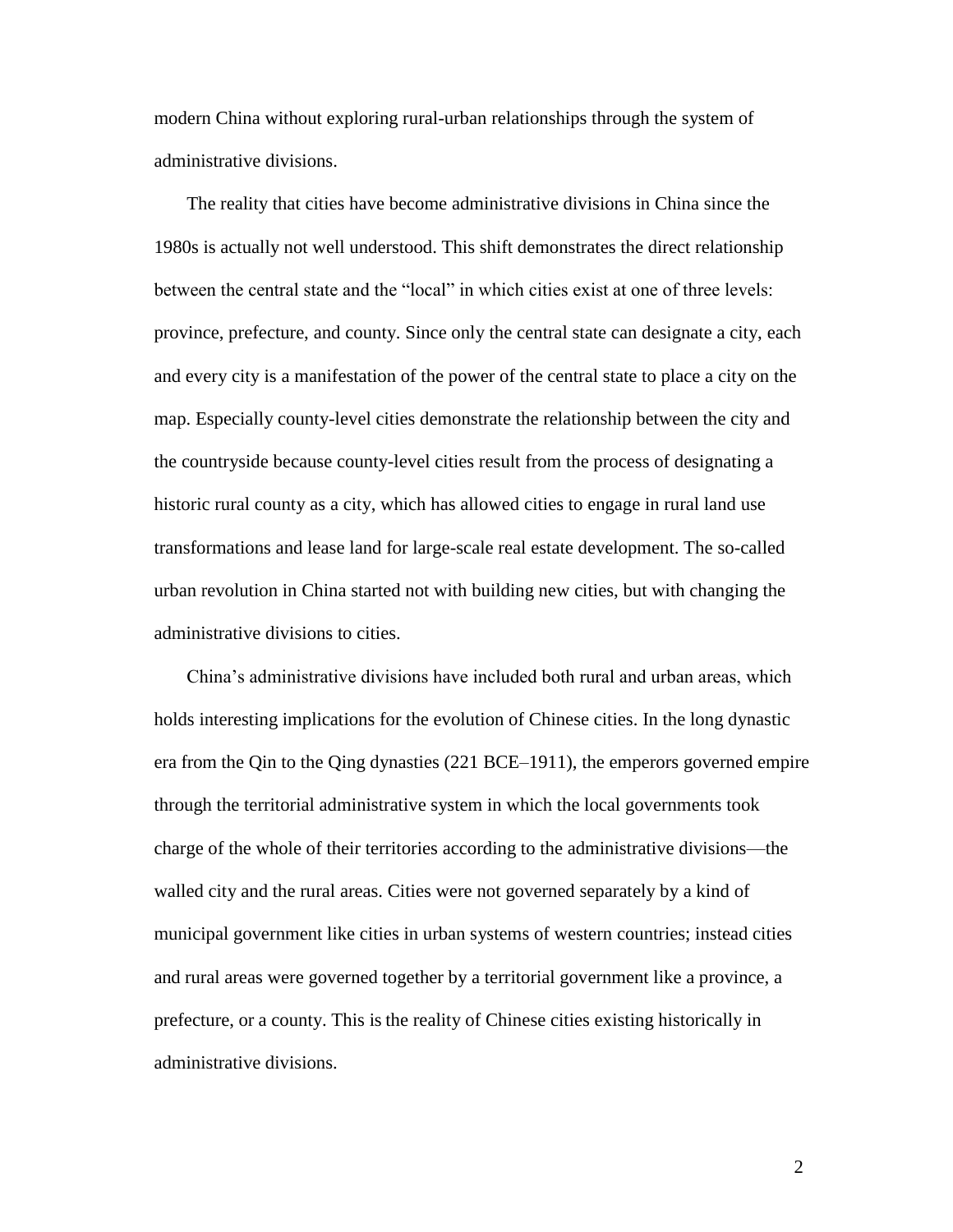After political system reform in the late Qing dynasty and during the subsequent Republican period, reflecting learning from western systems, some cities in the coastal region became separate territories and were governed separately from rural areas. Following this logic, in modern China beginning in the 1950s, cities were designated by the Chinese central government according to administrative ranks; they had city governments and city territories with specific areas and boundaries. At this stage, cities and counties were two different types of administrative divisions and with no direct administrative relationship. Generally speaking, cities were urban areas and the territory of a city was quite small, usually just the highly urbanized core area plus a relatively small rural suburb, altogether less than  $100 \text{ km}^2$ . Counties, by contrast, were rural areas. Normally the territory of a county was relatively large, more than 1,000 km<sup>2</sup>, with small towns scattered across extensive farmlands. But in the reform era after 1978, the new administrative territorial arrangement of "cities-leading-counties" reestablished and re-structured the relationships between cities and counties. The reform era marks a turning point for cities and administrative divisions. We might ask how do cities lead counties and how do administrative territorial arrangements affect the ruralurban transition?

This chapter examines the administrative divisions of Suzhou and its larger region in historical perspective to explain the evolving transformation of the Suzhou cityregion. The history of Suzhou is particularly rich and deep, antedating even the formation of the administrative divisions in the Qin dynasty and the *junxian* 郡县 or prefecture and county system. Suzhou was originally the capital of the state of Wu, which existed in the  $6<sup>th</sup>$  century BCE before consolidation of the empire (Milburn 2013,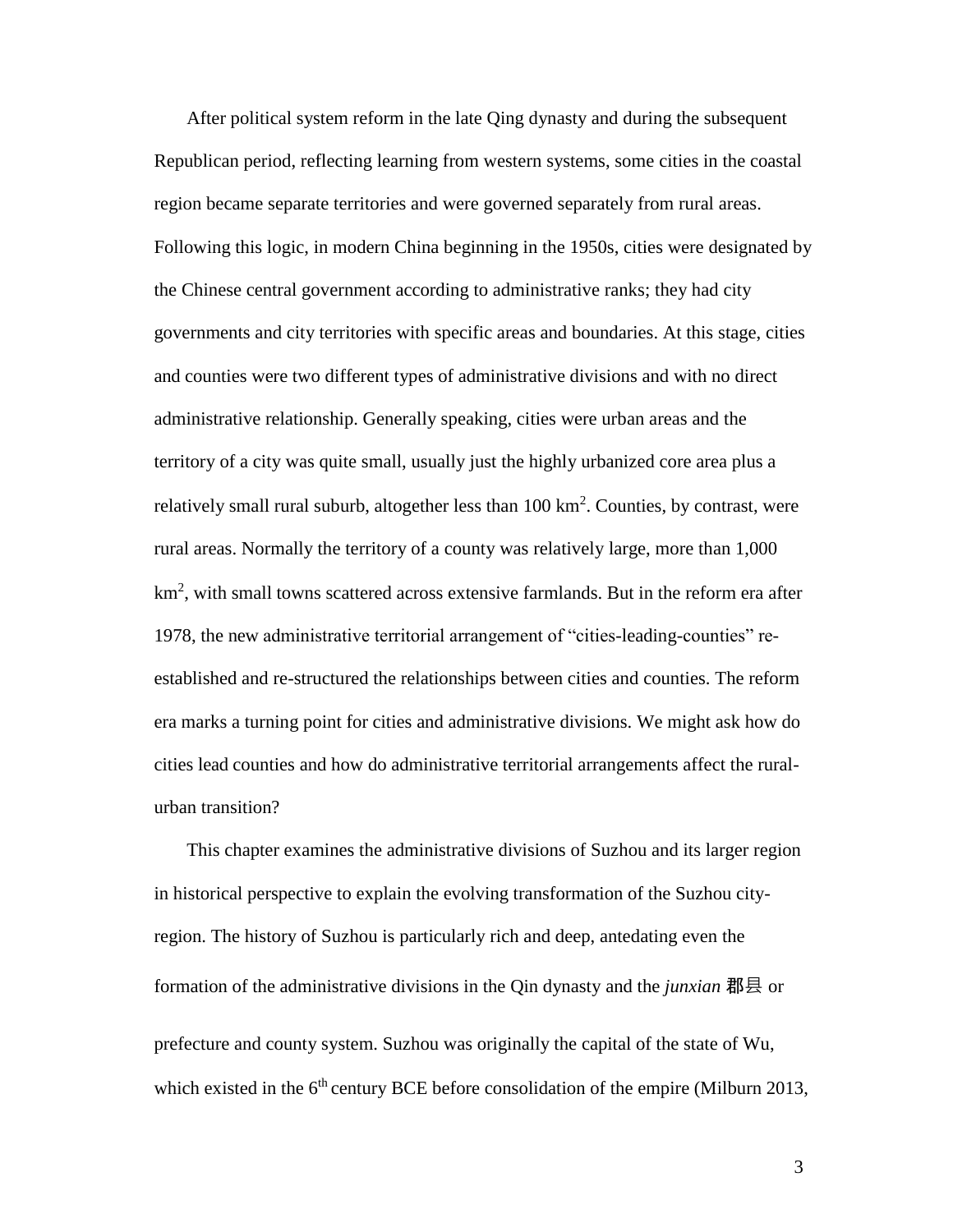2015). In light of the significant origins of Suzhou, introduced by Koss (this volume), we also consider key moments in this "region of Wu" to recover the enduring significance of its historical geographies.

Most accounts of economic transition in Suzhou in the reform era consider township and village enterprises (see Han; and Zhong and Xin, this volume), yet questions about growth and economic power in Suzhou substantially emerge in changes to the administrative divisions. The difference is one of subject and scale. Where ruralurban transition based on local enterprises concerns market reform and economic production in firms at the town level and below, rural-urban transition based on the administrative divisions concerns general economic development at the prefecture and county levels or meso-scale. Extensive research on rural-urban transition as a function of market reform and sociological change has largely missed the spatial restructuring of political-economic space at the meso-scale. The dynamics of administrative divisions in China under reform, while structuring governance among administrative territories, strategically propel urbanization of former rural areas across larger-scale regions.

### **City and City-Region**

In China under reform Suzhou has become as if it were three cities: the area of the historical walled city and its environs; the urban core of the city and its city districts; and the city-region of the prefecture-level city. In 1982 the Chinese government introduced the "city-leading-counties" reform or *shi lingdao xian* 市领导县 under which prefectures transformed to become prefecture-level cities administering a group of counties. It set in motion the establishment of hundreds of new city-regions in China.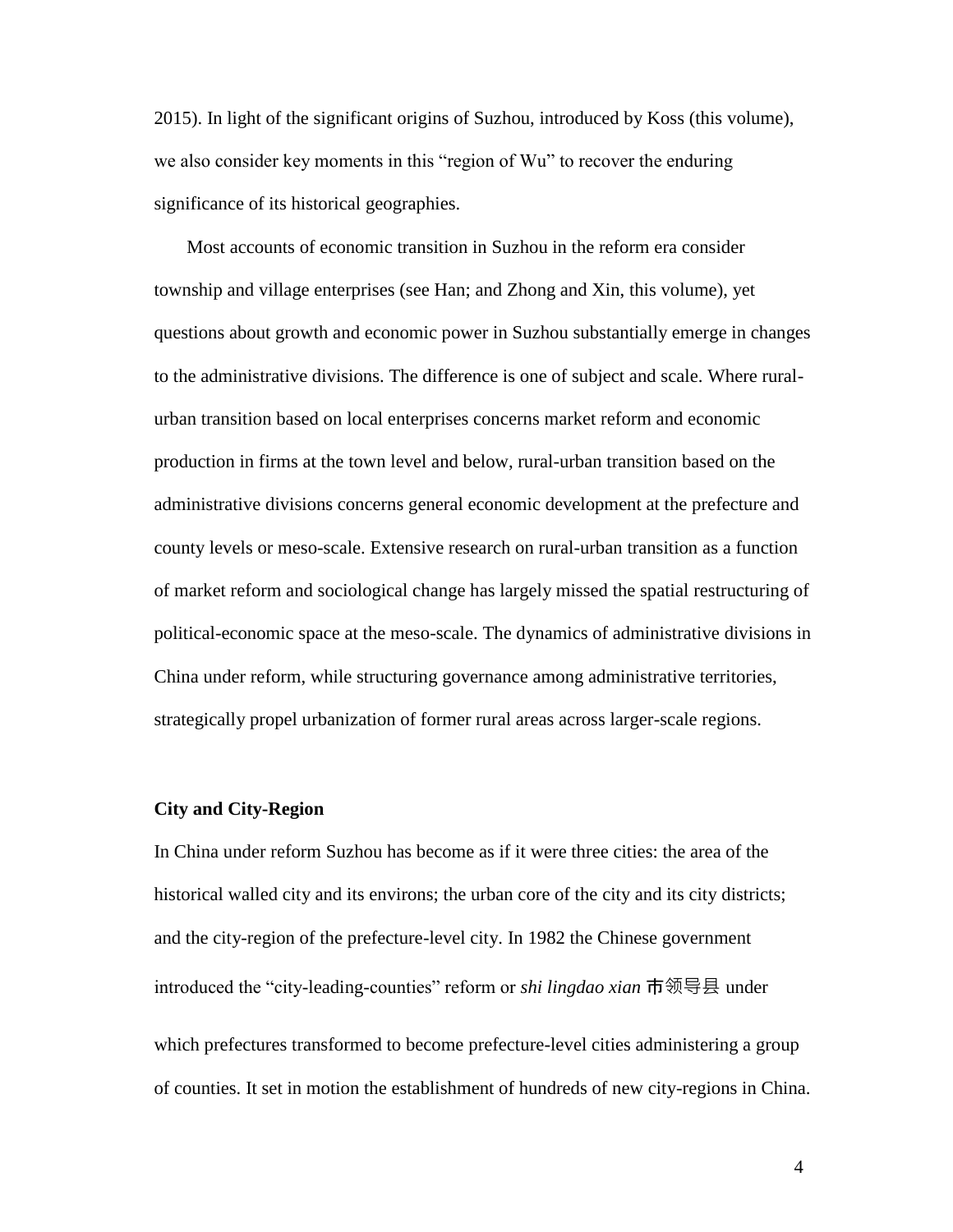The result is that prefecture-level cities in contemporary China are becoming mesoscale economic regions. Among them, Suzhou is also particularly distinctive because it typically ranks first by GDP growth. This section contextualizes and explains this transformation in comparative perspective.

# *What is a city in China?*

The question—what is a city in China—asks to understand China-centred meanings about cities. This is important, not only in China, because there is no single concept of a city in urban theory or definition of a city among government institutions. Worldwide, governments of countries define cities and urban populations differently. In comparative urban studies, for instance, a city is usually theorized as a centre of economic growth or economic agglomeration, which is why most research on urbanization focuses on size and growth—population size and economic growth. "Urbanization—taken to mean the concentration of population in urban centers," in the words of Kam Wing Chan (1994, 1), "has accompanied economic development in many countries during their early stages of industrialization." Definitions of cities in China also reflect dynamics of political-economic rationalities. Since the middle of the twentieth century the Chinese government has periodically changed how it measures urbanization, in addition to revising definitions of urban places and their ranks in the territorial-administrative hierarchy (Chan 2007, 2010; Zhou and Ma, 2003). Let us take a closer look because major changes to the administrative divisions have been taking place in the reform era (Cartier and Hu, 2015).

The administrative divisions form the Chinese system of subnational territory at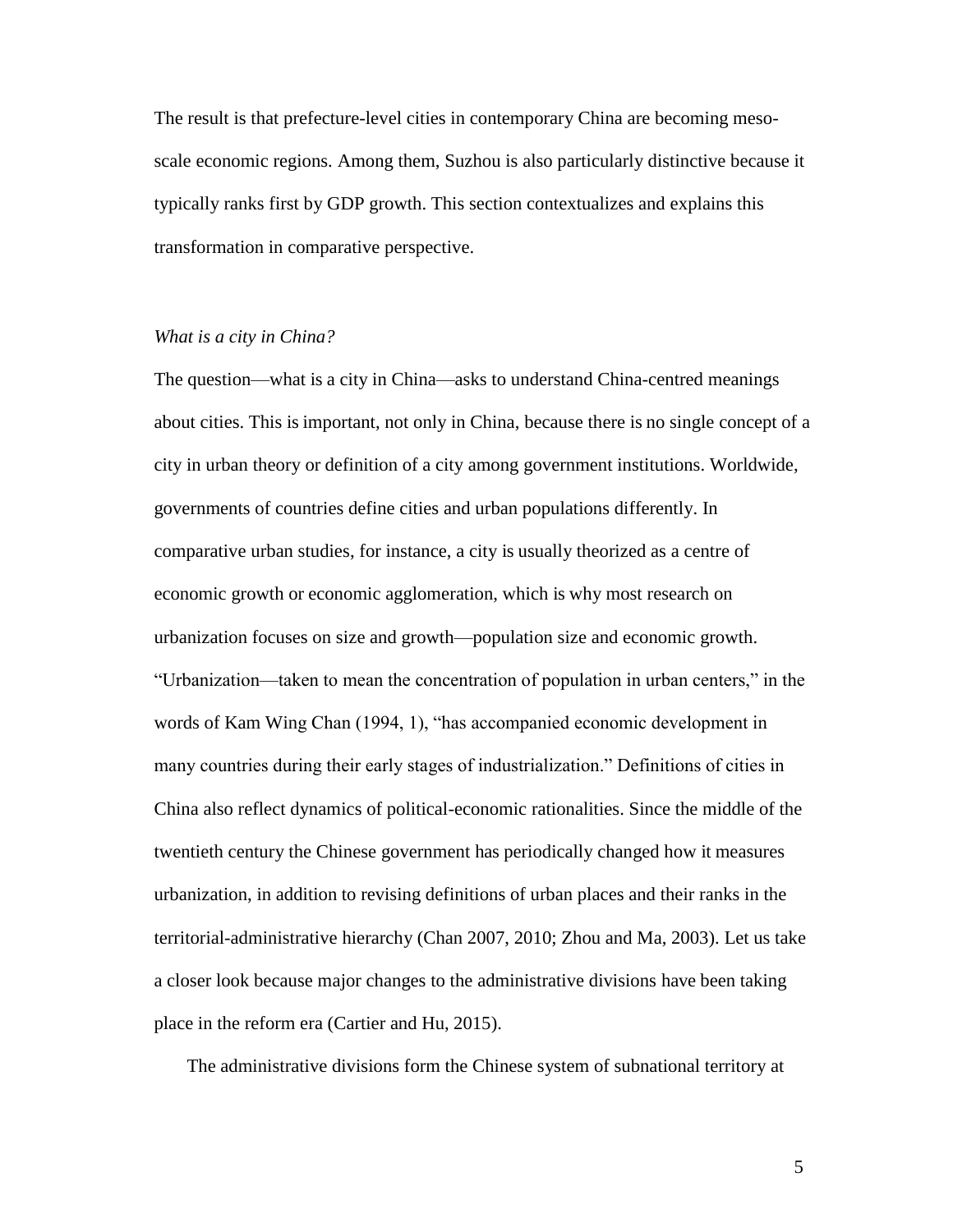levels of government, from provinces to prefectures, counties, and towns. Through a variety of changes to them, the Chinese government adjusts the space of economic development, introduces levels of administrative rank—corresponding to ranks of Party and government officials—and sets the stage for the introduction of new institutional structures including policies and plans. The Ministry of Civil Affairs, which adjudicates changes to the administrative system, oversees the process. In the reform era the leading general reform is reterritorialization of the historic rural meso-scale administrative divisions—the prefectures and counties—as "cities." Beginning in 1982–1983, in the Jiangnan region of the lower Yangzi delta, counties and prefectures were reterritorialized as cities. At the forefront, Suzhou became among the first prefecture-level cities under reform.

The origins, evolution, and continuity of the territorial-administrative system in China are unique in world historical geography. But the international comparative scholarship, grasping for comparison, often attempts to characterize dynamics of administrative divisions in China as "gerrymandering." In countries with federalist systems or separation of powers between the federal government and the states, gerrymandering refers to changing districts of political administration typically known as voting districts. The word gerrymandering is inapplicable to China in multiple ways. One reason is historical. The basic unit of administrative divisions in China, known as the county or *xian* 县, became established in the Qin dynasty (221–206 BCE). Two thousand years later, the unit of the county in China continues to exist, challenging modern temporalities and ways of understanding cities. In 1983 the Ministry of Civil Affairs introduced the policy known as *che xian gai shi* 撤县改市 or "withdraw the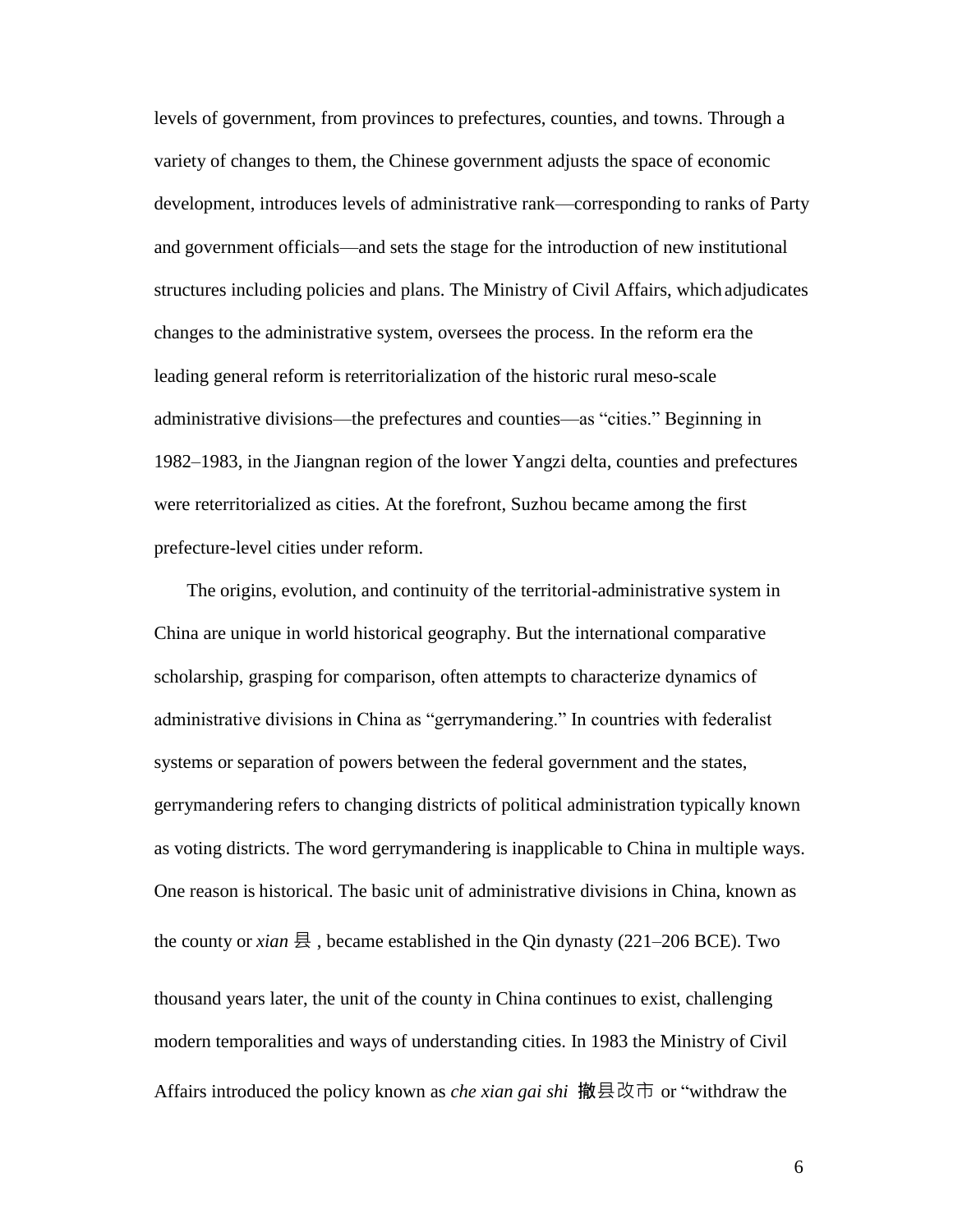county, establish the city," through which historic rural counties became cities at the county level. This change ushered in numerous complexities for rural-urban transition.

In China the state maintains differing definitions for cities, for urban and rural areas, and for urban and rural populations. That contemporary cities in China often include large rural areas and rural populations makes their analysis particularly complex: all areas of the city are not necessarily urban, and may cities include area that are rural by definition. Unlike before reform, contemporary cities combine the areas of the old cities and the historic rural counties. Cities have become large administrative divisions at levels of government—administrative divisions with both urban and rural areas. The land area of the administrative divisions and the land area of cities are coextensive. These realities have significant implications for the idea of rural-urban transition.

A second way in which gerrymandering proves misleading is the notion of "fiscal federalism" in China. Fiscal federalism refers to allocation of fiscal powers and expenditure responsibilities between different levels of government. It is a popular approach in research on the local fiscal system in China, in which prefecture-level cities administer the budgets of their city districts but not the budgets of county-level cities under their jurisdiction. But actual federalism does not exist. China is a unitary state formation in which the central state holds power over the administrative divisions. Item 15 of Article 89 of the Constitution of the People's Republic of China establishes that the State Council exercises power to approve changes to administrative divisions. The Constitution articulates power to establish new cities, enlarge, merge and re-rank existing ones, and administratively eliminate others. Such conditions are rare in federal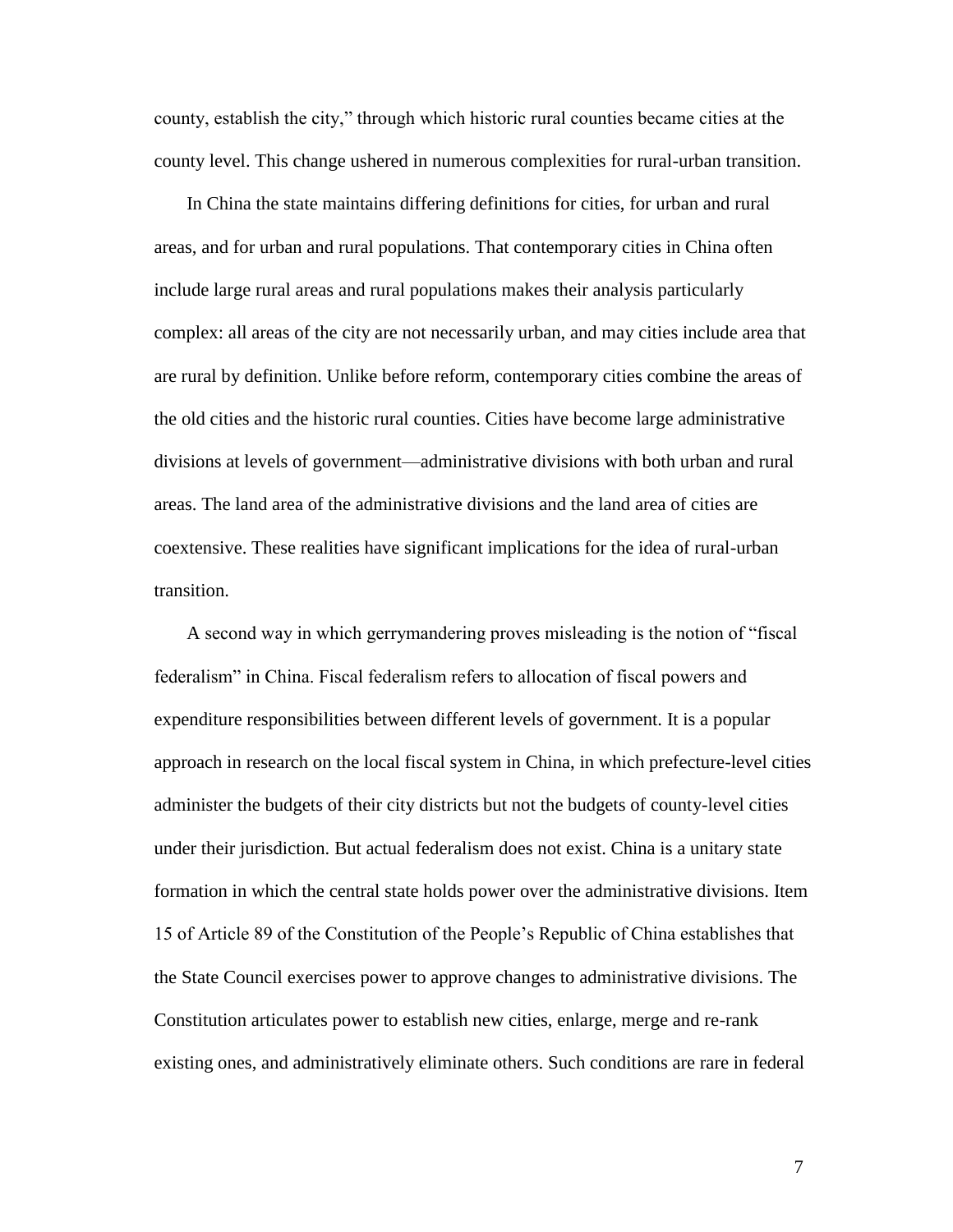states.

Systems of subnational territory vary worldwide, and, in most countries, cities are not coextensive with administrative divisions. Typically, multiple cities exist within administrative divisions. For instance, in the state of California 88 cities exist in the county of Los Angeles among which one is the city of Los Angeles. San Francisco is both a city and a county but it is a small area on the tip of a peninsula and unusual in the U.S. system. (The U.S. system does not have a level of government like the prefecture.) In China under reform, as counties have become county-level cities, cities do not exist in counties; county-level cities exist in the administrative area of prefecture-level cities. This is a third way the Chinese system differs from notions of gerrymandering: administrative territory or political territory and economic territory have been aligned in China under reform.

In 1983 the PRC initiated an urban revolution by reclassifying historic rural administrative divisions—counties—as cities. This transformation established "countylevel cities" or *xian ji shi* 县级市 under the jurisdiction of the "prefecture-level cities" or *di ji shi* 地级市 that would lead them. The rationale reclassified large areas of rural land, much historically owned by collectives, to urban land held under the jurisdiction of local governments. Local governments, in turn, leased the land for industrial and real estate development. Thus the reforms to the administrative divisions and urban system changed not only the definition of cities, but also their process of formative existence. Rather than expanding through economic growth, the *space* of cities became directly established on the basis of territorial reclassification.

Meanwhile, the administrative divisions and urban system reforms also changed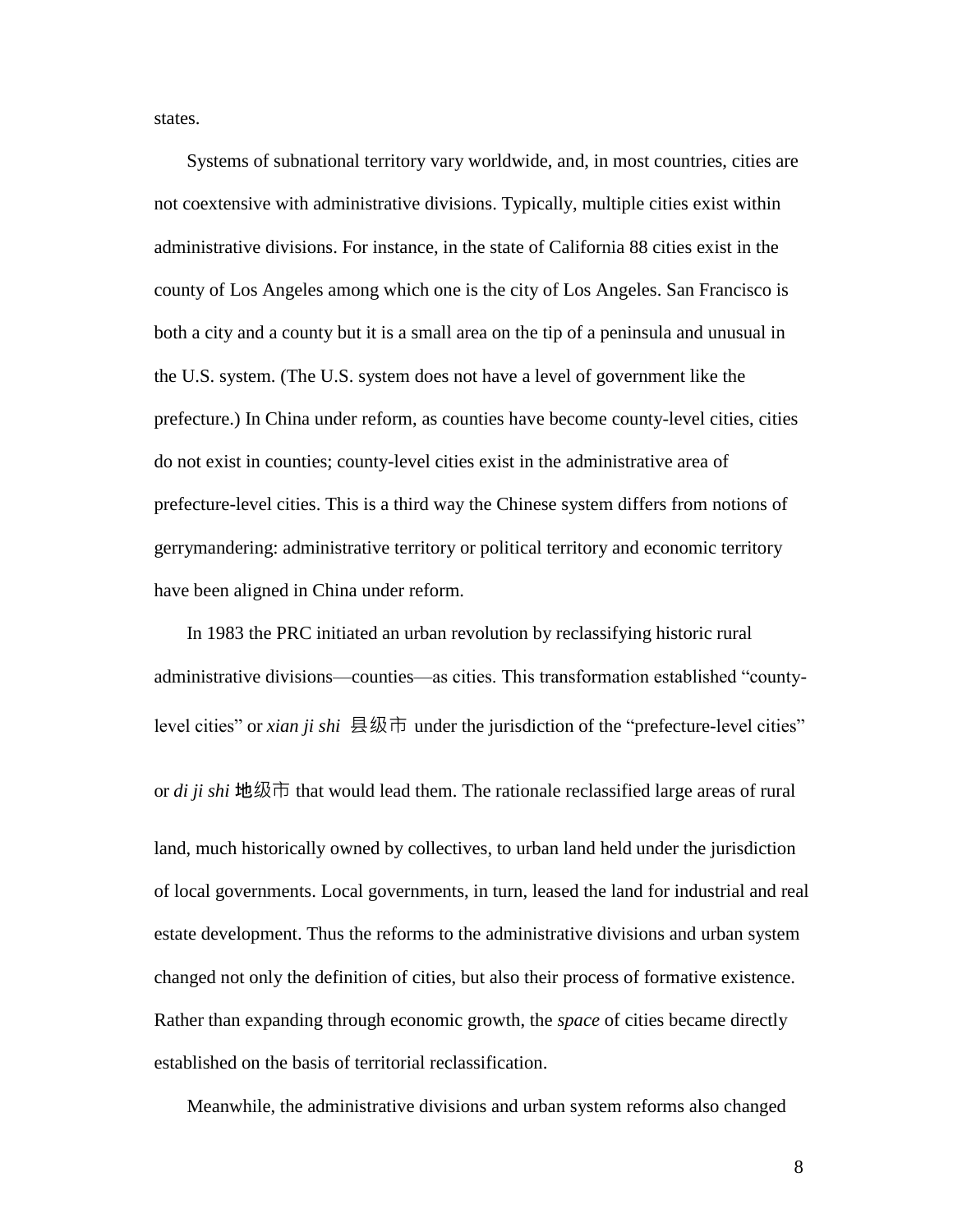the processes of urban-rural transition dramatically. For example, when a county was designated as a county-level city, its new "city" status gave it advantages over a county. First, the newly established city would have the rights to lease land for industrial and property development, and consequently gain more fiscal income. Second, when competing for domestic investment, FDI, and public infrastructure projects, a city has significantly more potential than a county—cities are the future. Third, the status of city, ideologically, gains greater attention from government for urban construction, especially for urban development of the city centre rather than balanced development of urban and rural areas.

From under 200 cities in the Mao era, more than 650 cities became established by 2015. (Table 8.1) As the table shows, the second wave of these new cities at the country level was established in the 1990s subsequent to Deng Xiaoping's "southern tour" in 1992. Returning to rapid growth, after of events of 1989, depended on opening up vast new areas of land for urban development. This is only one outstanding episode among reform-era changes to the administrative divisions that promoted the development and growth of the domestic economy through the establishment and construction of cities.

### <INSERT Table 8.1 HERE>

### Number of Cities by Level of Government

Source: Ministry of Civil Affairs of the People's Republic of China, *Handbook of the Administrative Divisions of the People's Republic of China*, multiple years.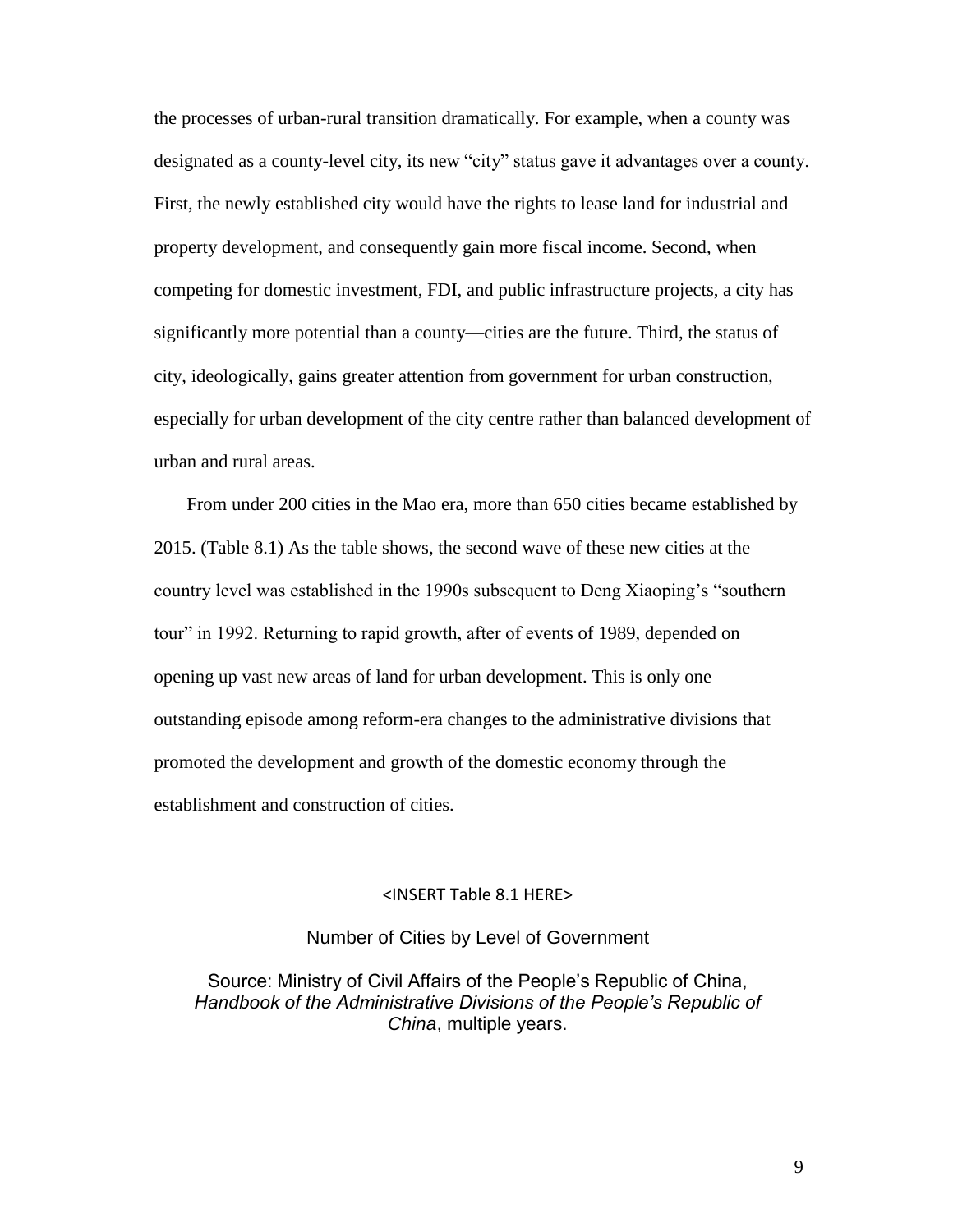# *City as a prefecture and a city-region*

In the process of transformation under reform, cities as administrative divisions at the prefecture and county levels have become the standard of meso-scale territorial administration for the first time in Chinese history. The prominent relation between the prefecture and county levels is the cities-leading-counties policy, which has set in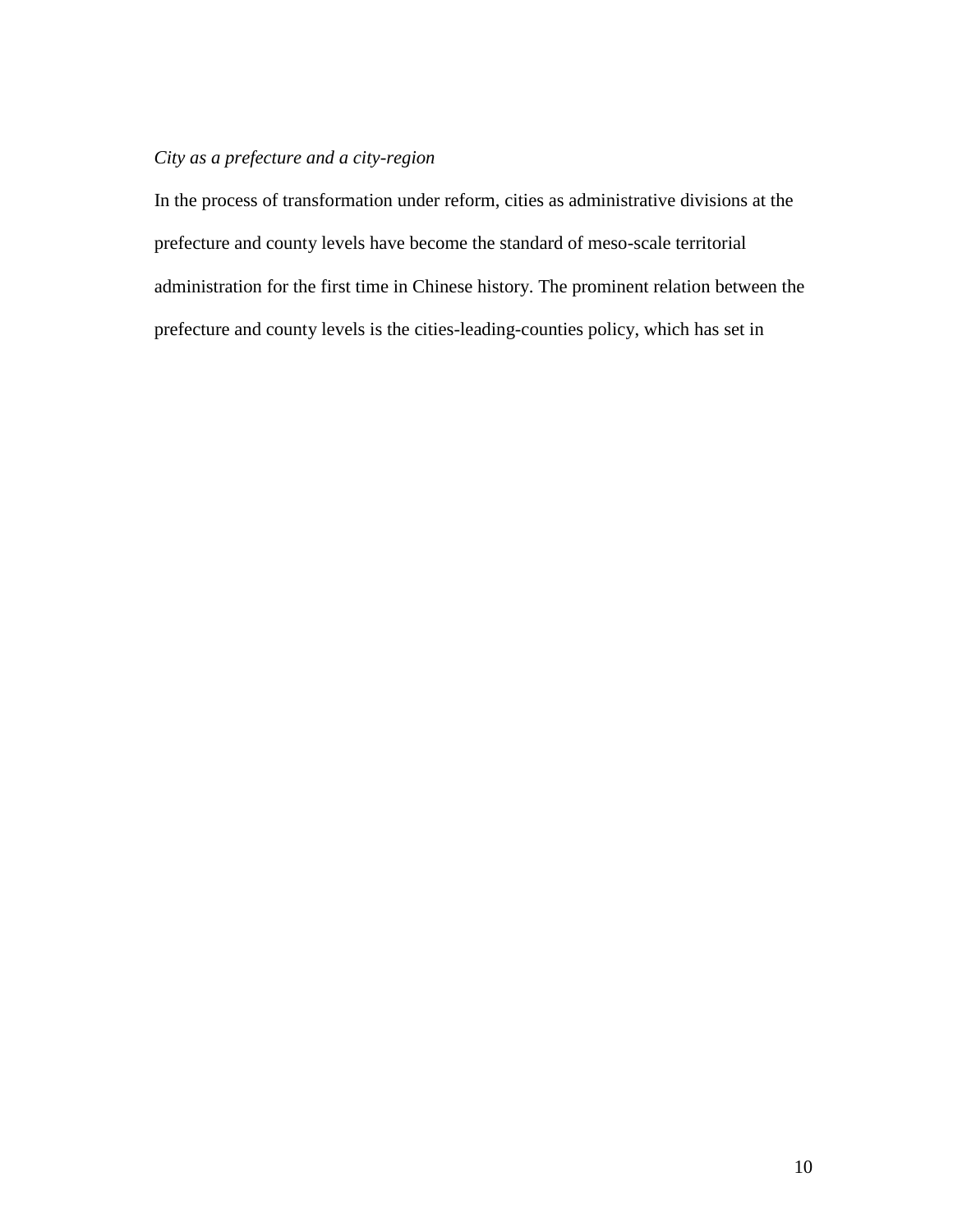motion the development of a prefecture-level city as a city system. The city-leadingcounties policy means that the prefecture-level city leads or administers a group of counties or county-level cities. It refers to the system of a relatively developed prefectural city governing the surrounding counties and county-level cities. Since in law, provinces govern counties or county-level cities, the State Council adopted the term "leading" to indicate the new arrangement. The prefectural city is the leading city or central city in the city-region. The idea of a city-region expresses this relationship between a city and its larger governing area.

In 1982, the CCP Central Committee and the State Council issued Document No. 51 on requirements to reform the prefecture system and implement the system of citiesleading-counties*.* It was piloted in Jiangsu province and expanded nationwide in 1983. By the end of 1994, all provinces, autonomous regions and municipalities in the mainland, except Hainan province, had adopted the new system of governing cities (at the county level) and counties, with 196 prefecture-level cities leading 741 counties, 31 autonomous counties, nine banners and two special zones, and 240 county-level cities. The city-leading-county type of prefecture accounts for over 90 percent of prefecturelevel cities. In the context of this reform, Suzhou was the seat of the prefectural government and gained administrative oversight of the county-level jurisdictions in Suzhou prefecture.

The formation of the city system based on the city-leading-county reform has established a national system of cities for economic development. It has resulted from the two simultaneous processes: urban-rural economic integration and government integration of rural and urban areas. Zhao Ziyang, who was premier from 1980–1987,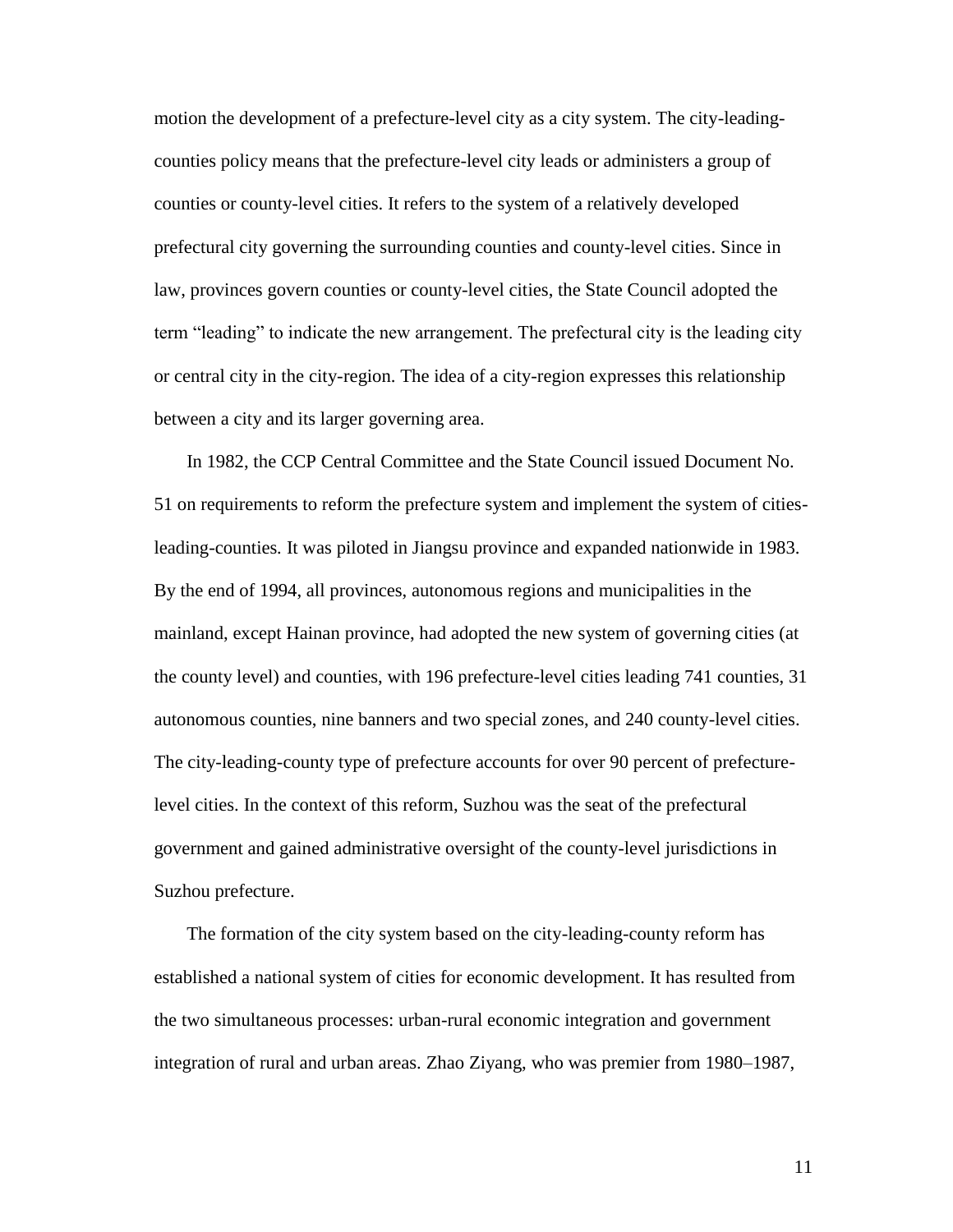promoted development of cities as centres of economic functions. The rationale sanctioned social and economic development through urbanization—a stark reversal from the Mao era—and established prefecture-level cities governing multiple counties or county-level cities. Where the historical prefecture was a *paichu jigou* 派出机构 or dispatch office of the province, the prefecture-level city introduced a level of government, a defined territorial area, and new political-economic powers. It scaled-up the political focus of spatial governance to the meso-scale between the prefecture and the county and recovered the role of cities as centres of consumption.

Under the cities-leading-counties arrangement the contemporary prefecture-level city is a city-region of multiple jurisdictions with differential powers, and governs a de facto territory multiple times larger than the city from which it takes its name. This is the "third city" of Suzhou. From the administrative division perspective, the new arrangement made a prefecture-level city govern the whole territory of the old prefecture, not just the territory of the city itself. In this sense, a prefecture-level city occupies the space of a prefecture. From the city system perspective, the prefecturelevel city governs the county-level city or cities, capitals of counties, and towns, in which the prefecture-level city functions as the central city. In this sense, a prefecturelevel city forms a city system with Chinese characteristics, based on administrative ranks.

The prefectural city itself is comprised of city districts or urban districts. This is the "second city" of Suzhou. Historic districts tend to be relatively small. In 2012 the three small urban districts at the heart of the city of Suzhou—Pingjiang, Canglang, and Jinchang—were merged to form a single larger district, called Gusu. The root of the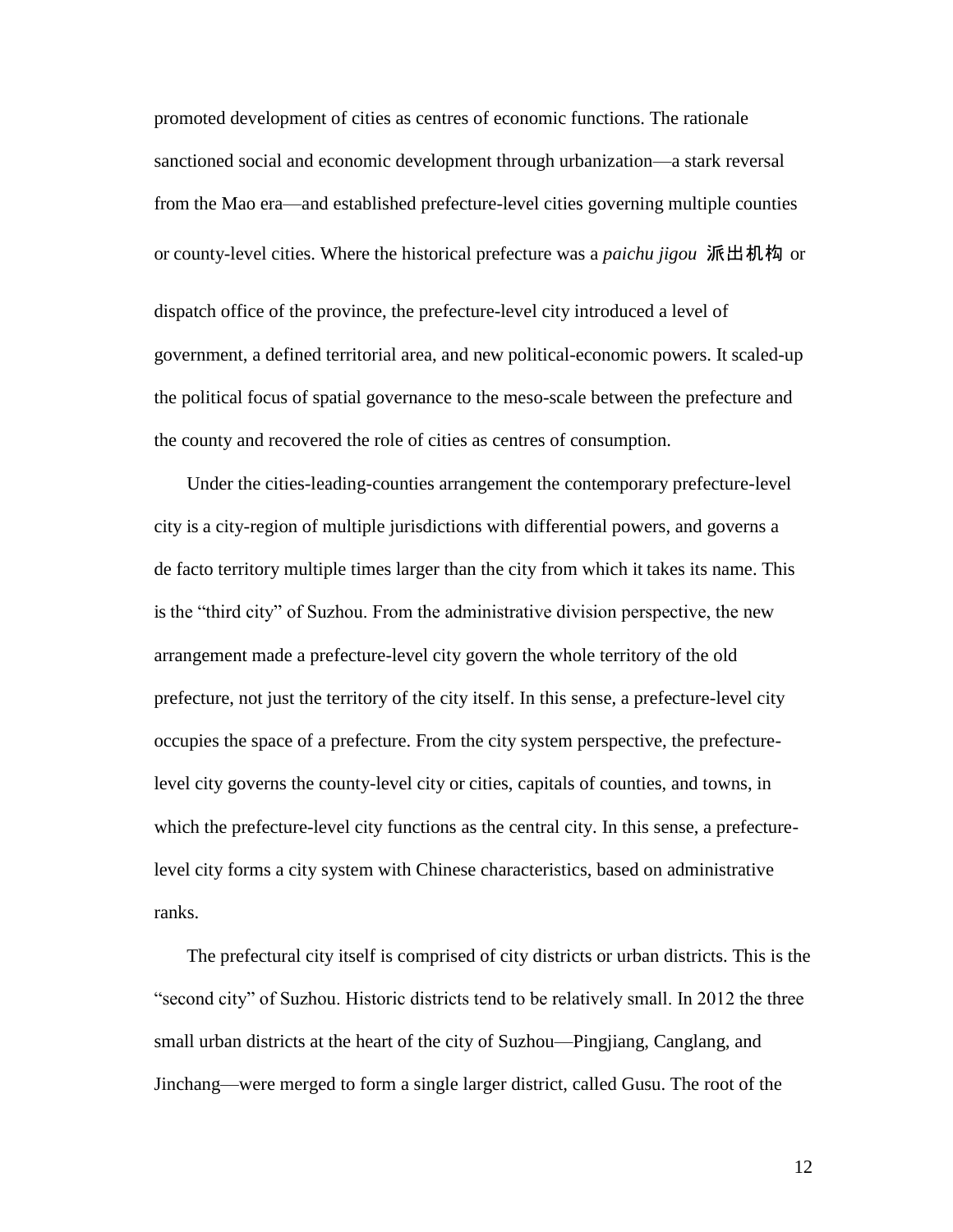name Su and the symbolism of the region appear in the ancient sobriquet of Suzhou, Gusu (see Wang and Nolf, this volume, note 6). In the same year the county-level city of Wujiang was turned into a district of the Suzhou prefectural city, greatly expanding its area. Beibei Tang (this volume) examines population urbanization in Wujiang. Such relatively large urban districts in prefectural cities usually result from changing counties or county-level cities to urban districts, in the process of urban expansion. In these ways, Suzhou is a complex territorial entity. Then to what political geography, past and present, does Suzhou refer? Has Suzhou been a "city" or an administrative division? A citadel or a city has existed in the area of Suzhou for two millennia. Then let us turn to discover the origins and evolution of Suzhou that became the paradigmatic walled city of the imperial era—the "first city" of Suzhou.

### **Wu, Su, and Historical Administrative Division**

Suzhou's past traces a long history to its origins as the capital of the state of Wu in the  $6<sup>th</sup>$  century BCE. The precursor to the modern city was at the heart of an important regional crossroads that later became an early type of prefecture-level administrative division. This brief account of Suzhou's regional history draws on Olivia Milburn's (2015) treatment of the "region of Wu" between the Qin and the Tang dynasties to gain perspective on the emergence of the prefecture and county system.

Wu was one of the earliest states in the Suzhou area. It was incorporated into empire in stages, prominently, in 223 BCE, when the Qin state conquered the kingdom of Chu, which had conquered Wu in the early fourth century BCE. In the process of unification, the expansionary Qin empire implemented an administrative-territorial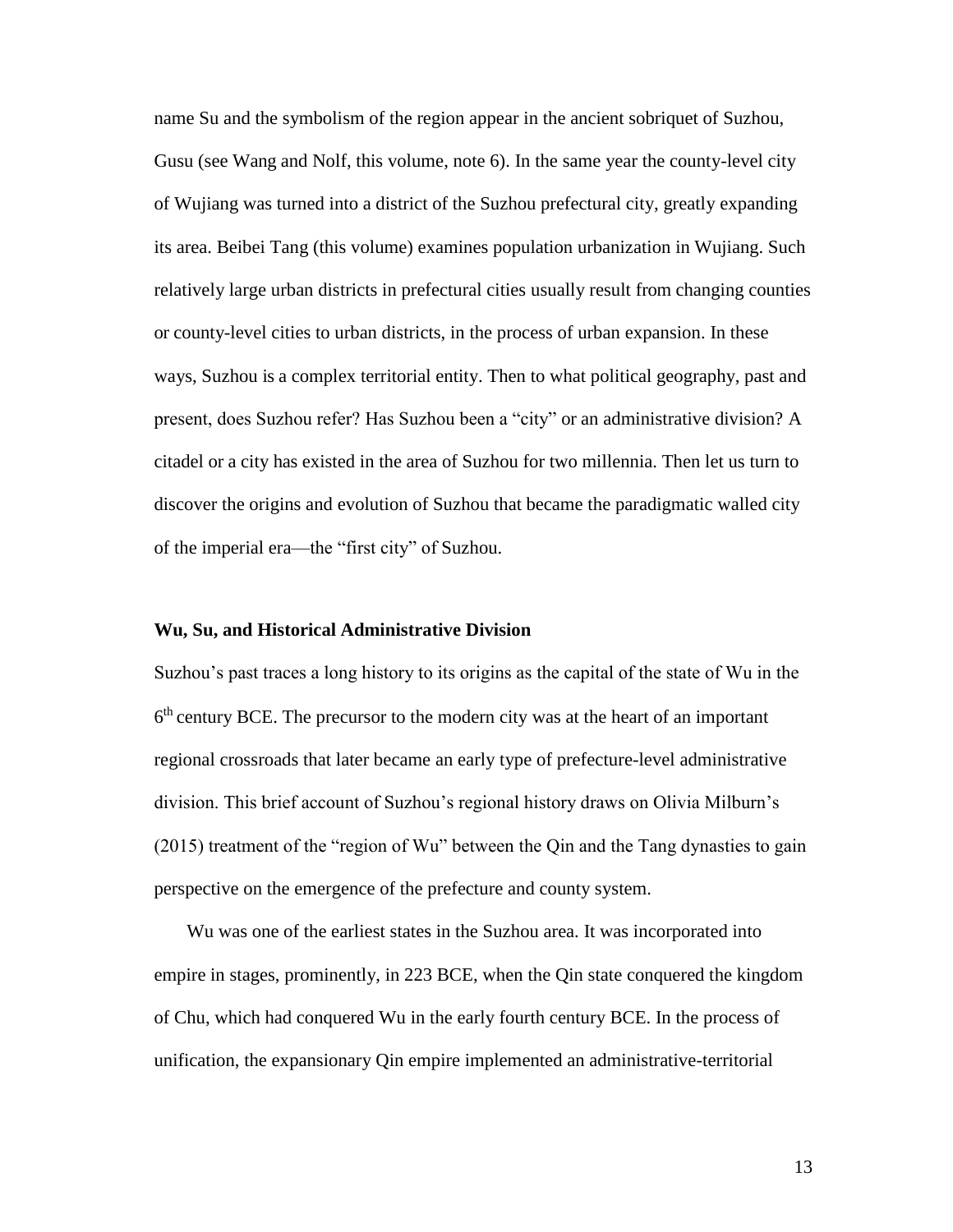structure. A core area of Wu was reterritorialized as Kuaiji *jun* 郡 or commandery with supervision over more than two dozen counties, among which Wu countyfeatured first in its list. Kuaiji, which named a range of southern hills, underscores the Suzhou region's defensive position at the crossroads of cultural and commercial exchange between the Bai Yue peoples of the south coast and the northern states. This commandery initially extended through modern Zhejiang to the region of the Min Yue. In the Eastern Han dynasty (25–220) its territory was divided in two: Kuaiji retained the southern half and the new "Wu" commandery covered the Suzhou area. Wu commandery oversaw twelve counties led by Wu county. (Kuaiji *jun* was reduced to thirteen counties.) Wu commandery's "twelfth county" was Wuxi. The place and the name Wuxi—a major prefecture-level city on the contemporary boundary of eastern Suzhou—descends from the second century CE.

Wu commandery, straddling the Lake Tai basin, had a larger population than Kuaiji. In the year 140 CE, Wu commandery had 164,164 households and 700,782 people, whereas Kuaiji had 123,090 households and 481,196 people (Milburn 2015, 21). Wu spanned the area from the Yangzi River delta to the sea, and from the eastern shore of Lake Tai to the Qiantang River. The population and economy of Jiangnan region, fertile and productive, was growing. In expansionary economic conditions, the empire was inclined to divide prefectures and large counties in order to increase local control and better extract fiscal resources. By the Liang dynasty (502–557), the population of Wu county had substantially increased and the empire responded by dividing it to create a new county called Changshu—which endures today as a countylevel city in Suzhou. The name Kunshan—the leading county-level city in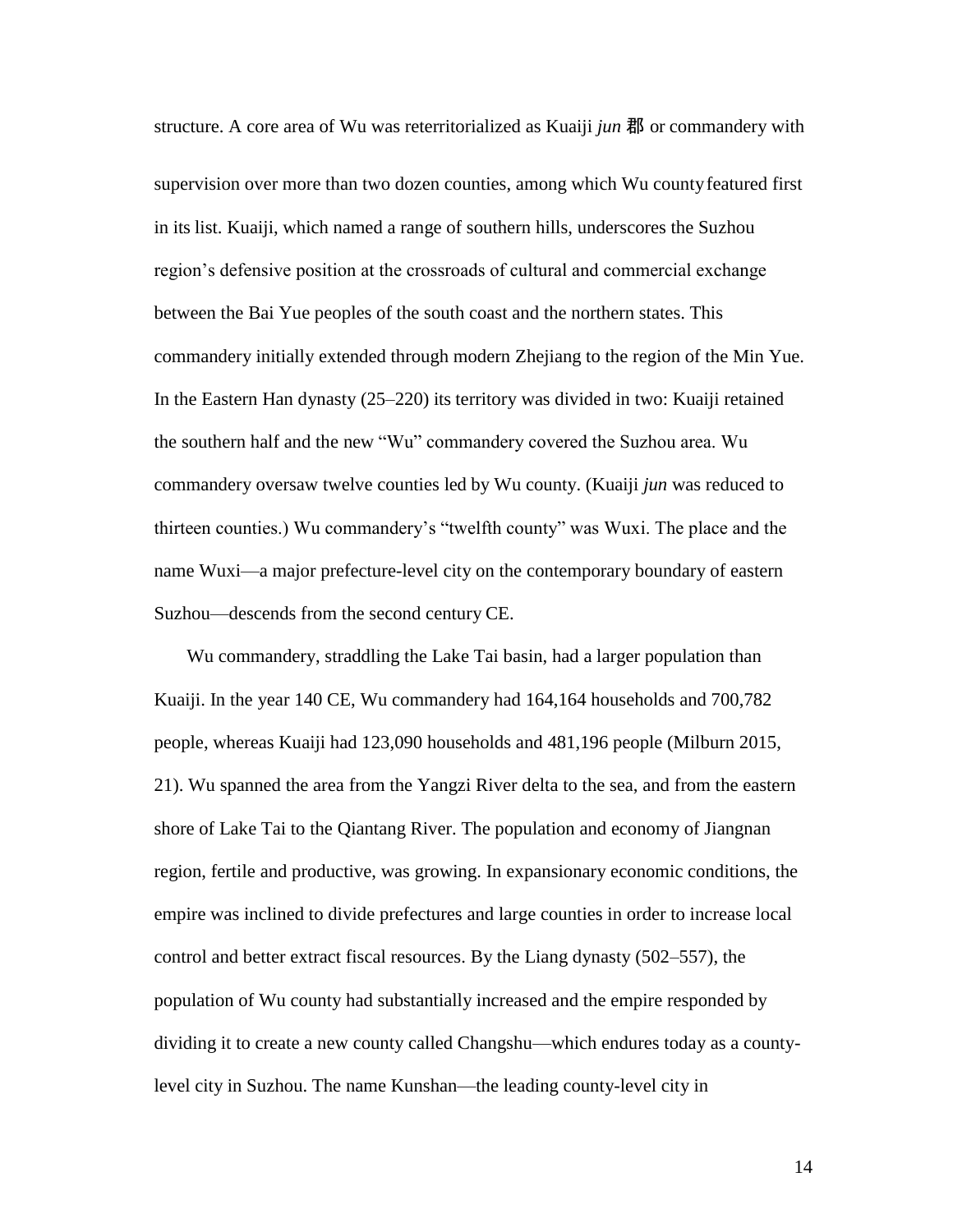contemporary Suzhou—also first appears as a county in Wu commandery in the Liang period. In the subsequent Sui dynasty (589–618), Wu commandery oversaw five counties, including Wu, Kunshan, and Changshu. The prefecture of the past was less a precise territorial area than it was a level of territorial government with functional resources and supervisory relations over a set of counties.

When does "Suzhou" appear? Suzhou appears as a *zhou* called Su 蘇 in the Tang dynasty (618–907). The word *zhou* 州 , which meant a standard prefecture, is also translated as department, to distinguish it from *jun* 郡 and  $\mu$  府 and. In the Tang dynasty Su department replaced Wu commandery, yet Wu endured, as one of Su's six counties, in addition to Jiaxing, Kunshan, Changshu, Changzhou, and Haiyan, later joined by Huating. The county called Changzhou, which names the contemporary prefecture-level city east of Wuxi, was created in 696, "when the population of the city of Suzhou had expanded to the point that it could no longer be administered effectively by a single county" (Milburn, 25).

of existence in the sixth century BCE. Gusu named a mountain and a monumental viewing terrace built by the kings Wu—the "su" of Gusu is the "su" of Suzhou. Wu had a monumental citadel long before the principles of the *Zhouli* or "Rituals of Zhou" diffused south. The *Zhouli*, a late Warring States (480–221 BCE) or Qin dynasty text, articulates the classic rectilinear form of the imperial capital and state administration in spatial form. It prescribes site, orientation, plan, form, and size for construction of an imperial city (Steinhardt, 1990).

The capital of Wu gained the sobriquet Gusu  $\frac{1}{m}$   $\frac{1}{m}$  during the kingdom's century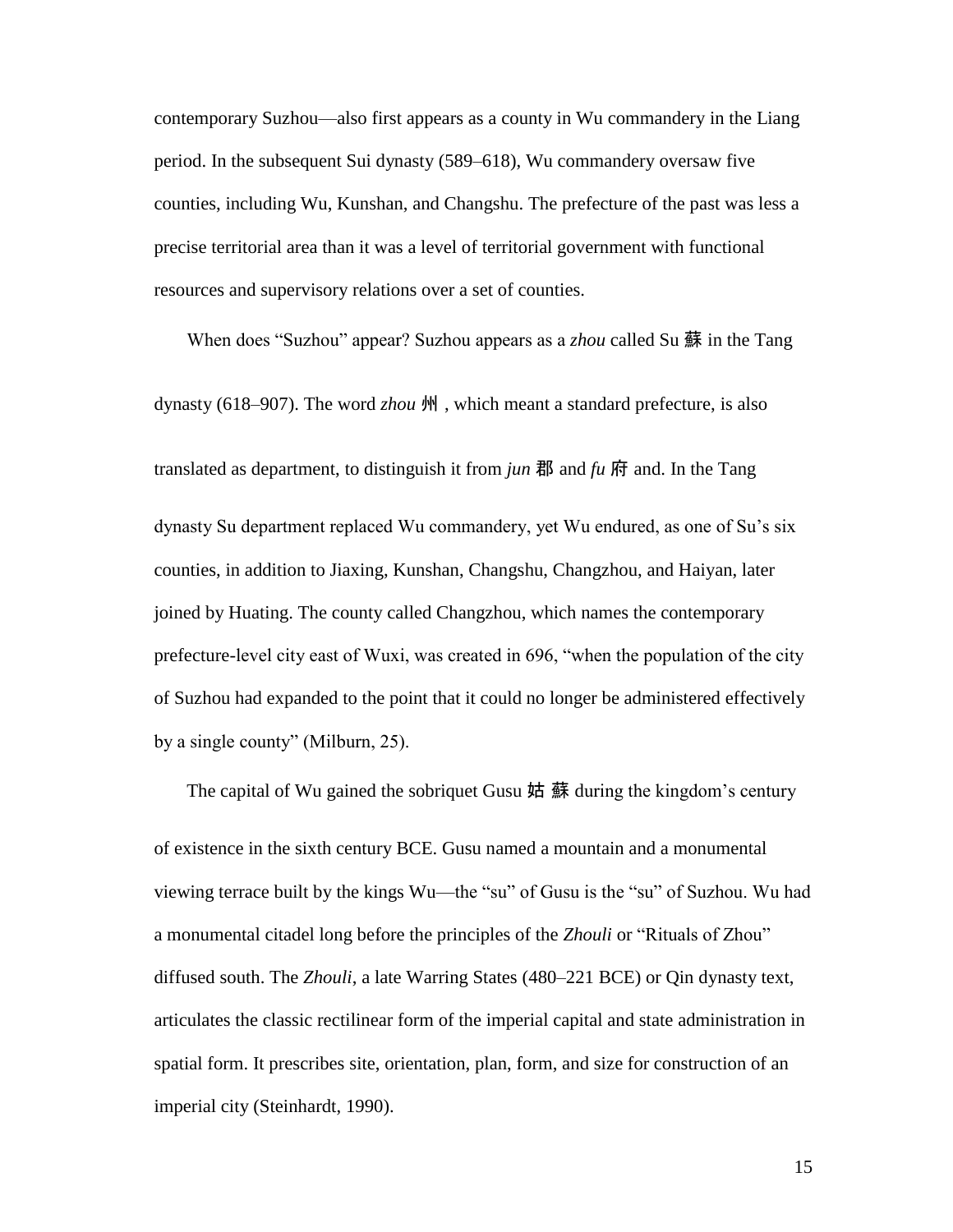Morphology of the imperial capital in the style of the *Zhouli* diffused south to the Jiangnan region in the 12th century, when the Song emperor resettled at Hangzhou, then called Lin'an. The area, at the southern terminus of the Grand Canal, was a dynamic commercial crossroads. But the landscape, defined by the West Lake and the Qiantang River, challenged monumental planning. The capital city of the Southern Song dynasty emerged in an elongate form along the eastern shore of the West Lake. It was Suzhou, along the shallow basin of Lake Tai, that had sufficient space and wealth to reproduce prescribed imperial form. The epigraphical evidence is the map of Suzhou when it was called Pingjiang *fu* or prefecture, in which a *fu* was a high-ranking prefecture and Suzhou was a significant city in the Southern Song administration. Its plan, carved on a stele in 1229, accurate to scale and inscribed with nearly two thousand features, is the most precise extant early plan of a city in China (Heng 1999, xi; Milburn, 26). In the historical record Suzhou reproduced this imperial form before any northern capital.

### *City of three counties*

A small number of walled cities in imperial China hosted the capital of two counties. Most were major centres of economic activity, including Changsha, Hangzhou, Nanjing, Chengdu, Fuzhou, and Guangzhou. In *The City in Late Imperial China*, G. William Skinner (1977, 343) notes twenty-three cities served as capitals of more than one county. Only one, Suzhou, hosted three. The Qing dynasty walled city, in the early eighteenth century, was uniquely distinctive as the site of three *xian* capitals: Wu, Changzhou, and Yuanhe. In 1724, with increasing population, the imperial government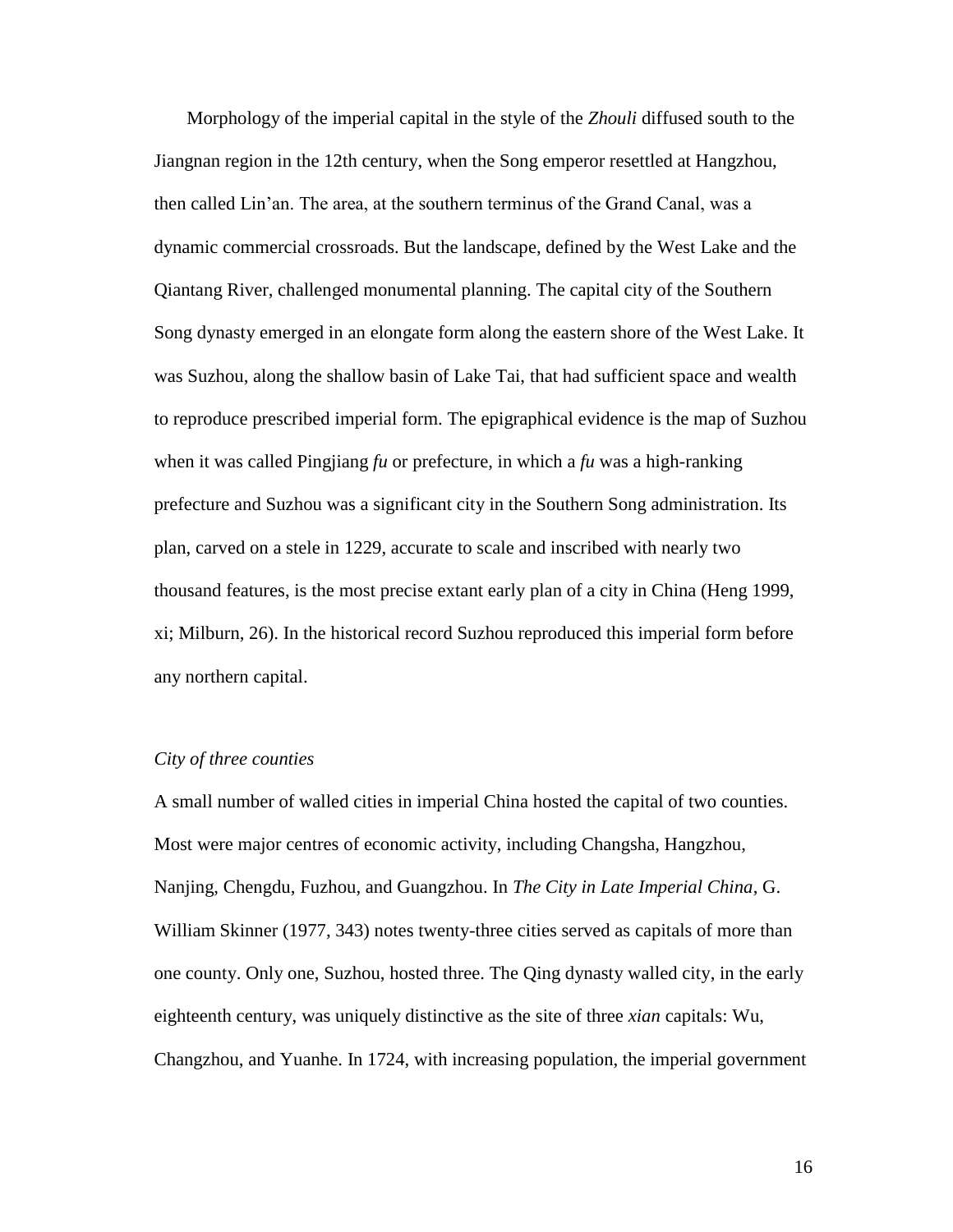split Changzhou in two, resulting in the establishment of Yuanhe county in the southeastern area of Suzhou prefecture. From 1724 to the end of the imperial era, in 1912, Wu, Changzhou, and Yuanhe counties were the territories of county administration around the Suzhou walled city. Inside the walled city their county government offices, the *yamen* 衙 门 , existed faithfully in spatial order, reproducing their extramural territorial arrangement inside the walled city from west to east: Wu, Changzhou, Yuanhe. (Figure 8.1) Additional landmarks inside the walled city include the prefecture school.

#### <INSERT FIGURE 8.1 HERE>

Map of Suzhou Walled City, ca. 1910 (annotated). Source: Wu County Gazetteer (吴县志, 民国), 1933.

In the Qing dynasty Suzhou also became for the only time in its history the provincial capital. Suzhou benefitted from the Ming–Qing transition: the Qing empire maintained a northern capital and sought to control and curtail vestiges of power in Nanjing, capital of the early Ming dynasty. The Jiangnan was important and had to be managed from an important center that was not Nanjing. In the 1660s, under the reign of the Kangxi emperor (1661–1722), the governorship of Jiangsu was established in Suzhou.

After the dynastic era, the counties of Changzhou and Yuanhe were revoked and their territory was combined into Wu county. The Republican era opened in Suzhou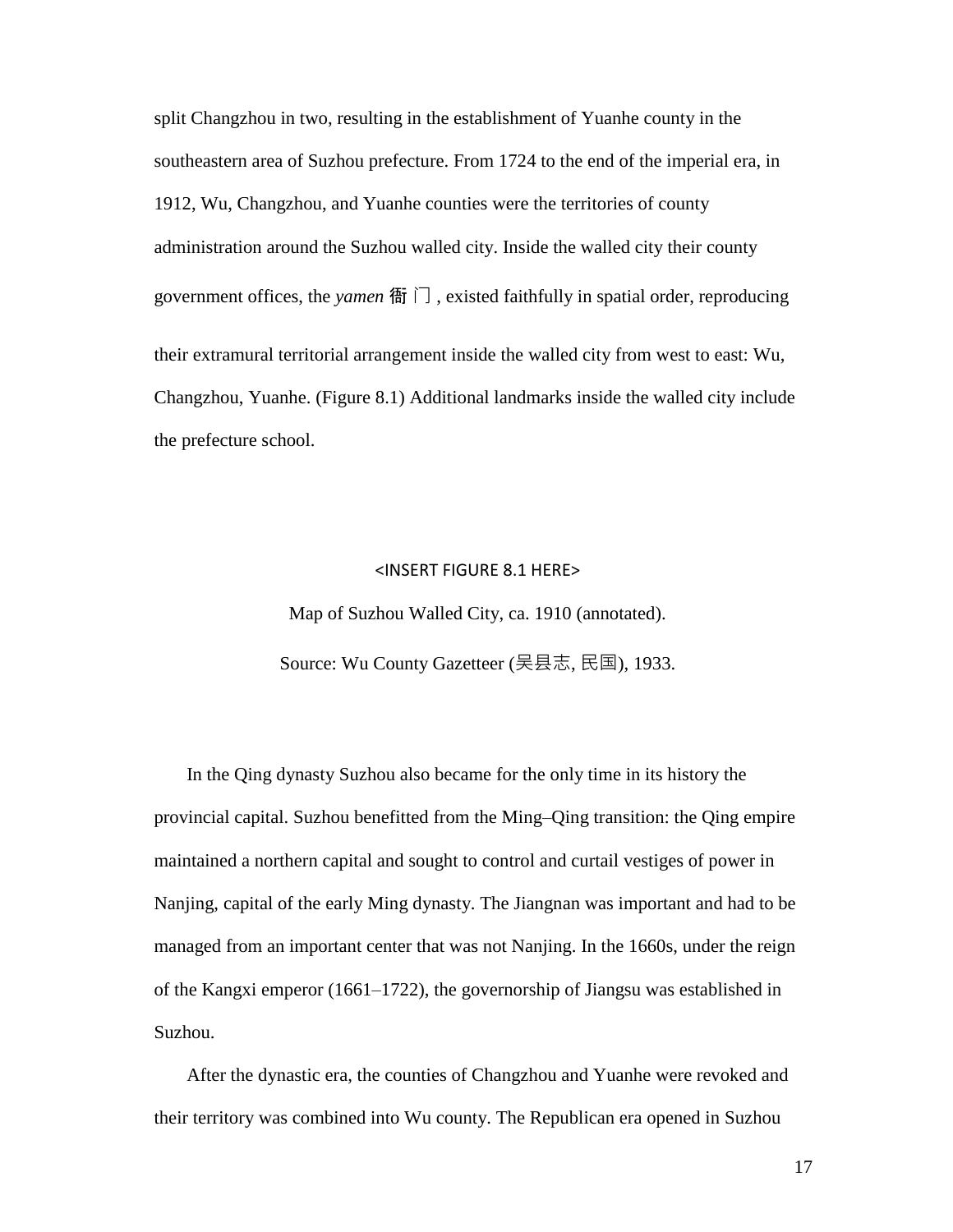with an expanded Wu county—the whole of the area, inside and outside the city walls, became Wu *xian* again. Wu *xian* had existed for over two millennia, but it changed substantially across the centuries. Yet without an analysis of the administrative divisions in historical perspective, it is possible to come to the false conclusion that the territory of Wu county had existed relatively unchanging.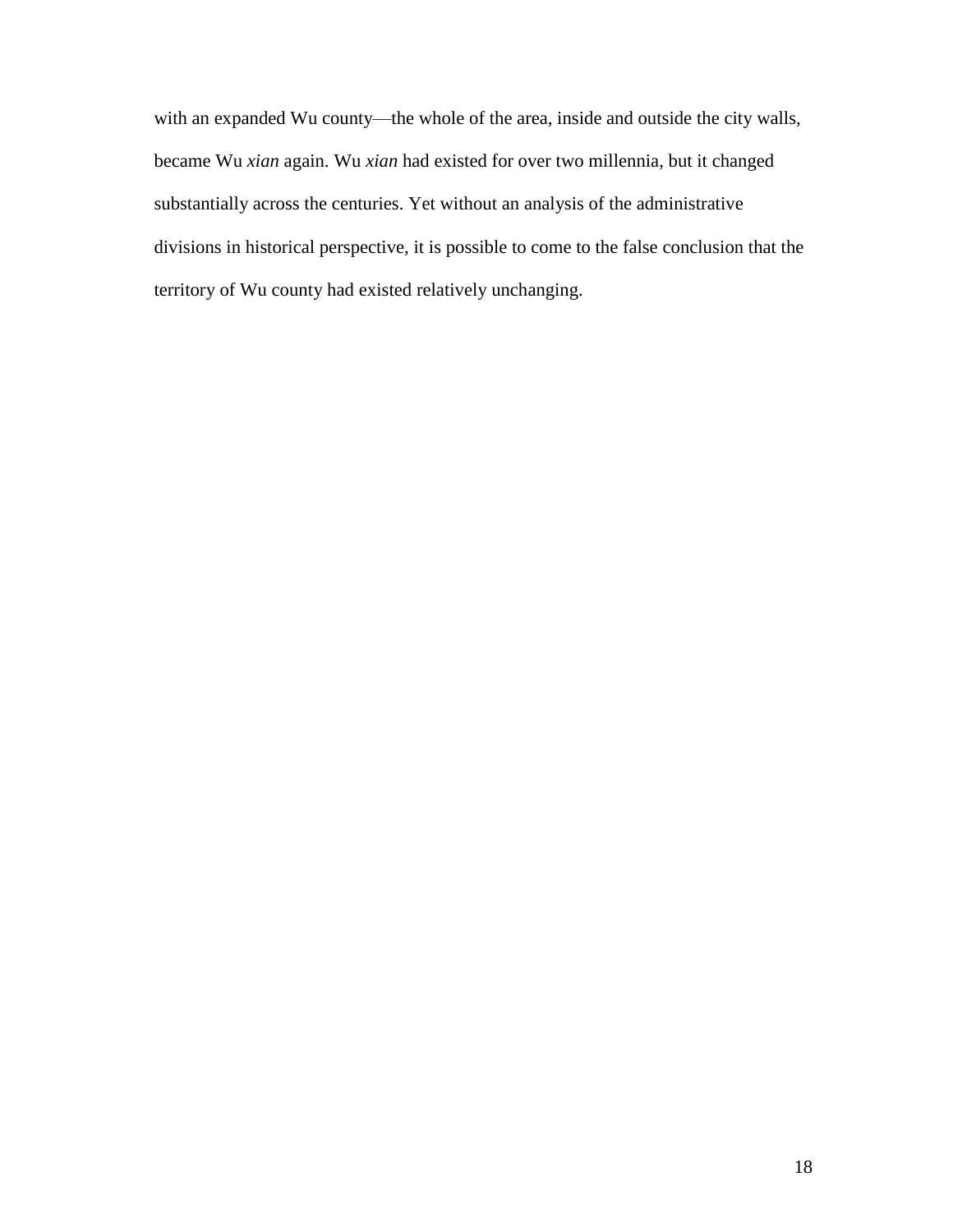### **Suzhou Under Reform**

In Suzhou the counties transitioned to county-level cities and urban districts beginning in 1983. The decade 1985–1995 saw the greatest number of new county-level cities nationwide, as shown in Table 8.1. In 1982 Suzhou prefecture had eight counties: Changshu, Jiangyin, Kunshan, Shazhou, Taicang, Wu, Wuxi, and Wujiang. In January 1983 the counties were reassessed. The counties of Wu, Wujiang, Kunshan, Taicang, and Shazhou, in addition to Changshu were confirmed in Suzhou prefecture. In a set of administrative changes, the county of Changshu was revoked and reterritorialized as a county-level city. Jiangyin and Wuxi counties were reassigned to the jurisdiction of Wuxi, the prefecture-level city to the east of Suzhou.

In the 1980s Wu county remained at the core of Suzhou and Suzhou government offices were located in Wu. The county-level city of Zhangjiagang emerged in 1986 in association with a name change, replacing Shazhou county. As the counties experienced economic transition, from agriculture to industry, their status changed to county-level cities. Kunshan became a county-level city in 1989, followed by Wujiang in 1992, and Taicang in 1993. Wu became a county-level city only in 1995. The relatively late designation of Wu as a county-level city reflects the location of the suburban lands of Wu county on all sides of the Suzhou urban core.

Wu county came apart in pieces. Before Wu county was "cut up" for development, it encompassed the entirety of the area that is now Huqiu district (Suzhou New District), Xiangcheng district, Wuzhong district, and the Suzhou Industrial Park. The government "gave" pieces of its territory to the large new development areas on the western and eastern flanks of the city, respectively: the Suzhou New District,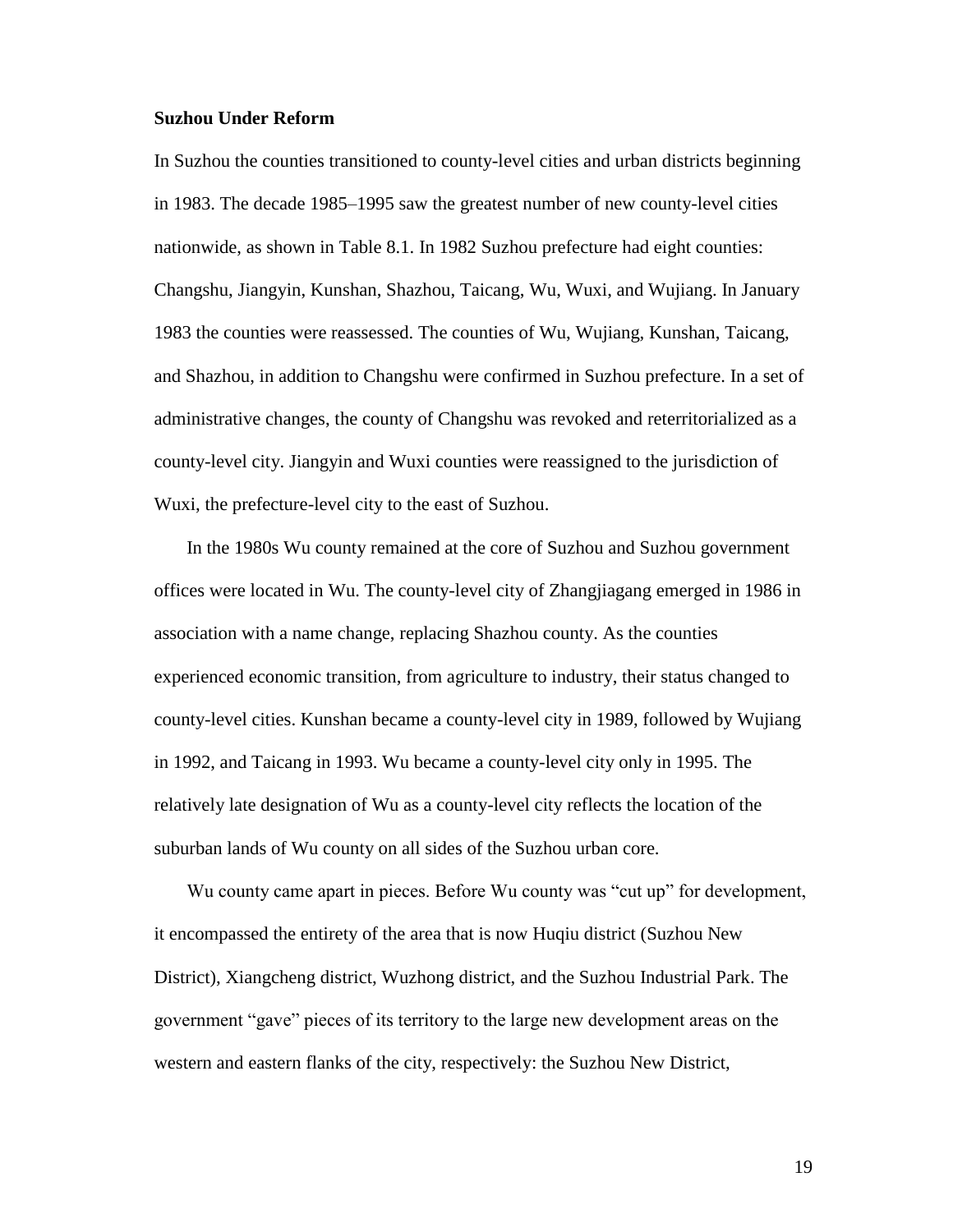established in 1992; and the site for the Singapore–Suzhou Industrial Park, established in 1994. In 2000 Wu county, at the heart of the trans-historical city-region, was finally abolished. Two districts were created from its northern and southern "remnants"— Xiangcheng district, north of the Suzhou core, and Wuzhong district, south of the core. During this decade, from 1990–2000, which corresponds to the fourth and the fifth population census, the resident population of Suzhou transformed from majority rural to majority urban. (Table 8.2)

### <INSERT Table 8.2 HERE>

# Urban and Rural Population in Suzhou Source: *Suzhou Statistical Yearbook*, multiple years

The major shifts in the labour force began to take place in the 1990s. In the 1970s, the vast majority of people worked in primary industry, mainly agriculture, while less than one quarter was employed in secondary and tertiary industries or manufacturing and services, respectively. In 1975, for instance, 75.5 percent of the workforce was in primary industry, and just 16.1 percent in manufacturing with less than 10 percent in services. But after reform and rapid industrialization and urbanization, people rapidly shifted from the primary sector to the secondary and tertiary sectors. The distribution of the workforce changed dramatically. (Table 8.3) Even in 1980, about 60 percent of the total workforce still worked in primary industry. But by 1990 less than 30 percent of the workforce was in the primary sector, while more than 50 percent was in the secondary sector with about 20 percent in the tertiary sector. As for recent years, less than 5 percent of the workforce remains in the primary sector. Although rural and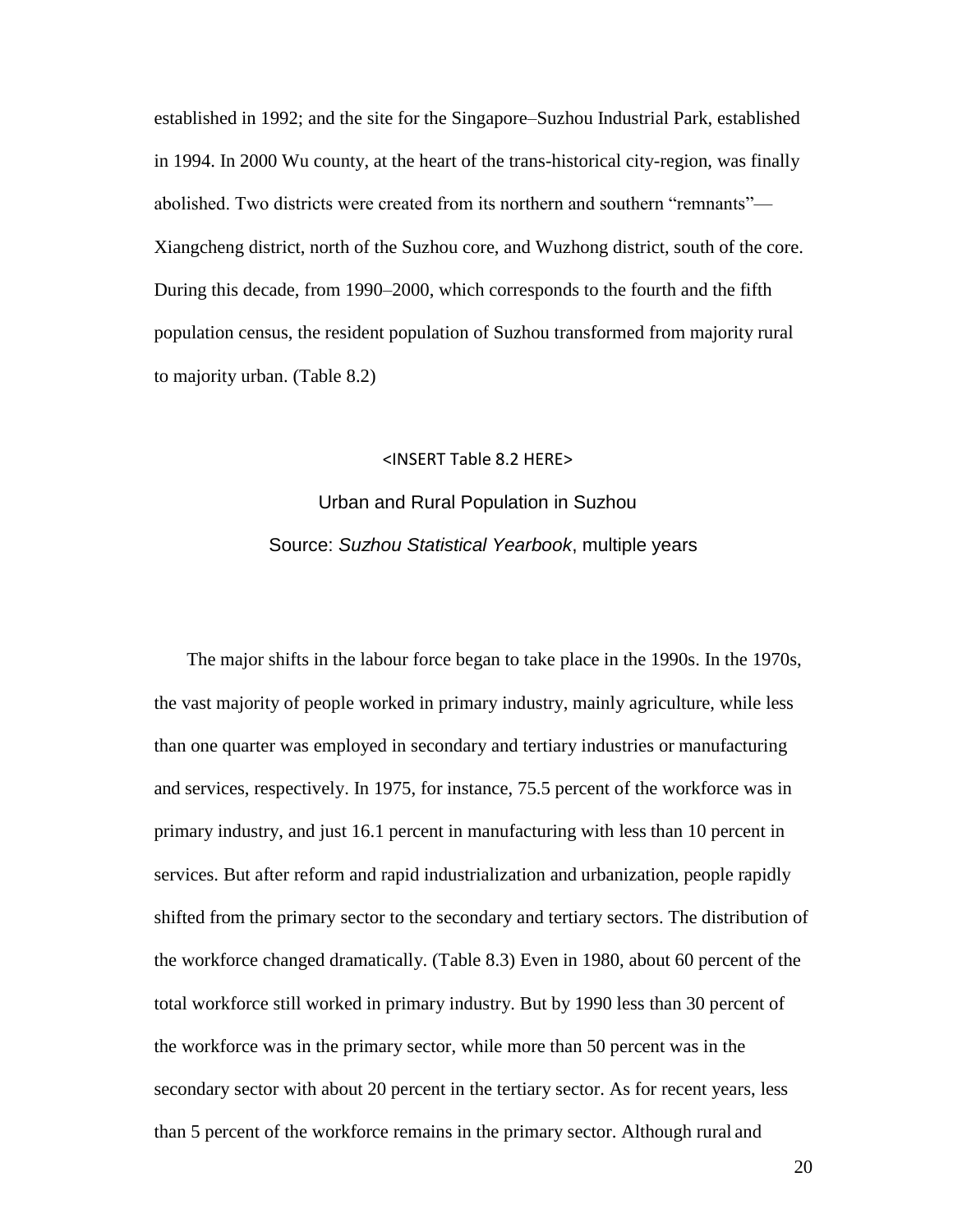agrarian areas remain in Suzhou, the data show that Suzhou underwent a great ruralurban transition.

#### <INSERT Table 8.3 HERE>

Workforce Distribution Among Industrial Sectors in Suzhou, 1970s–2010s Source: *Suzhou Statistical Yearbook*, multiple years

Suzhou's latest major change to the administrative divisions took place in 2012. In that year Wujiang county-level city was reterritorialized as an urban district of Suzhou. This was a major "win" for Suzhou. The incorporation of Wujiang expanded the urban area of Suzhou city from 1,650 km<sup>2</sup> to over 2,700 km<sup>2</sup> and gave Suzhou a direct border with Shanghai. Through Wujiang, Suzhou gained a new basis of land urbanization and revenue, not just from land use transformations. Finances are at stake. The prefectural city maintains a direct budgetary relationship with districts; districts remit fiscal revenue to the city and the city administers the districts. County-level cities maintain their own budgets and decision making. Consequently, county-level cities seek to maintain their governments while prefectural governments seek to convert counties or county-level cities into districts. The conversion of large old counties to districts of the city, like Wujiang, as if joining the urban core, creates a new kind of district with large rural areas in prefectural cities. The notion of "fiscal federalism," i.e., division of local revenue among the administrative divisions, emerges in this context. In terms of industrial sector dynamics, Wujiang became a district at the time when the distribution of industrial production in Suzhou, by GDP growth, shifted from majority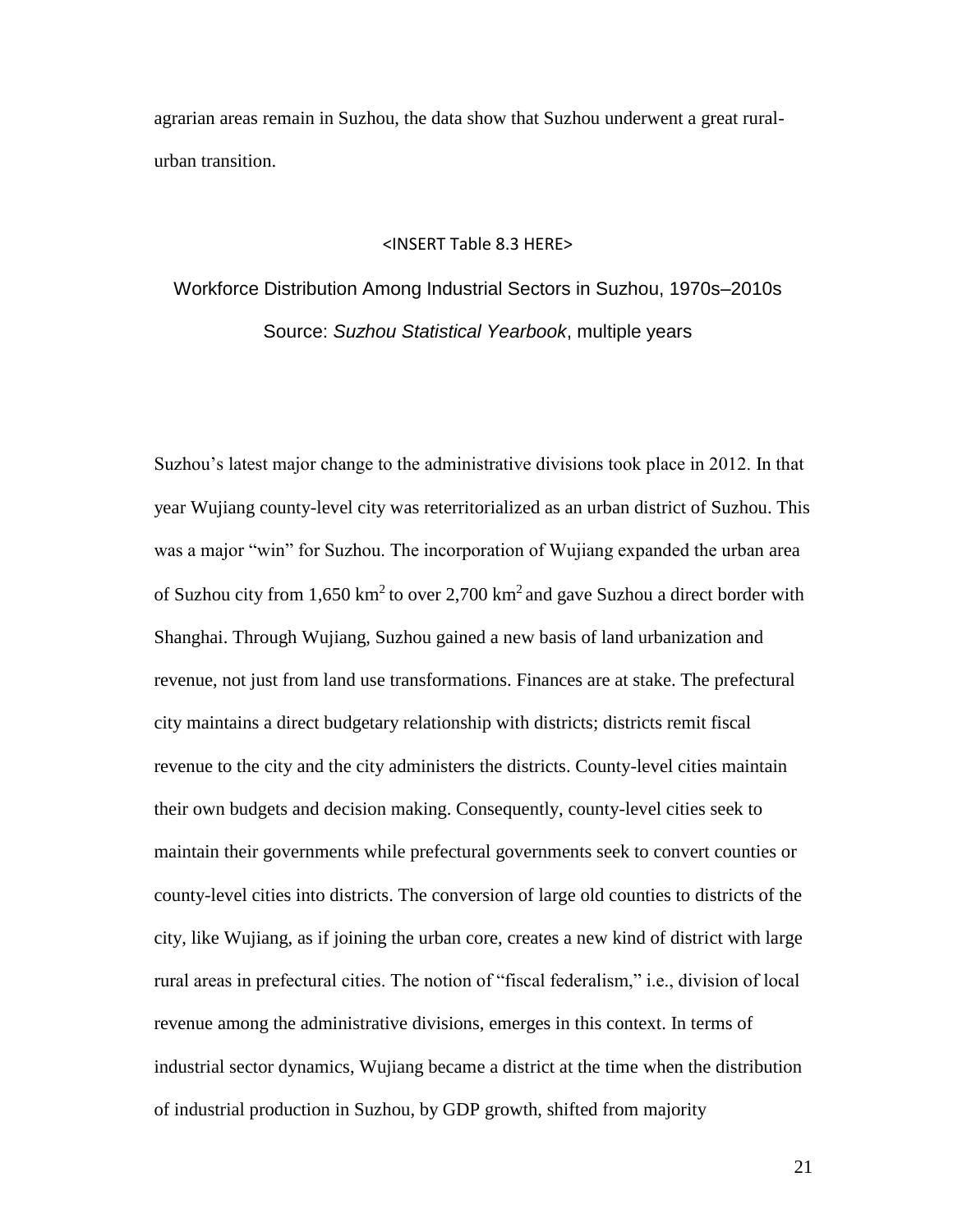manufacturing towards majority tertiary sector or services industries. The growth and transformation of the bridal fashion industry, among others, demonstrates this shift (see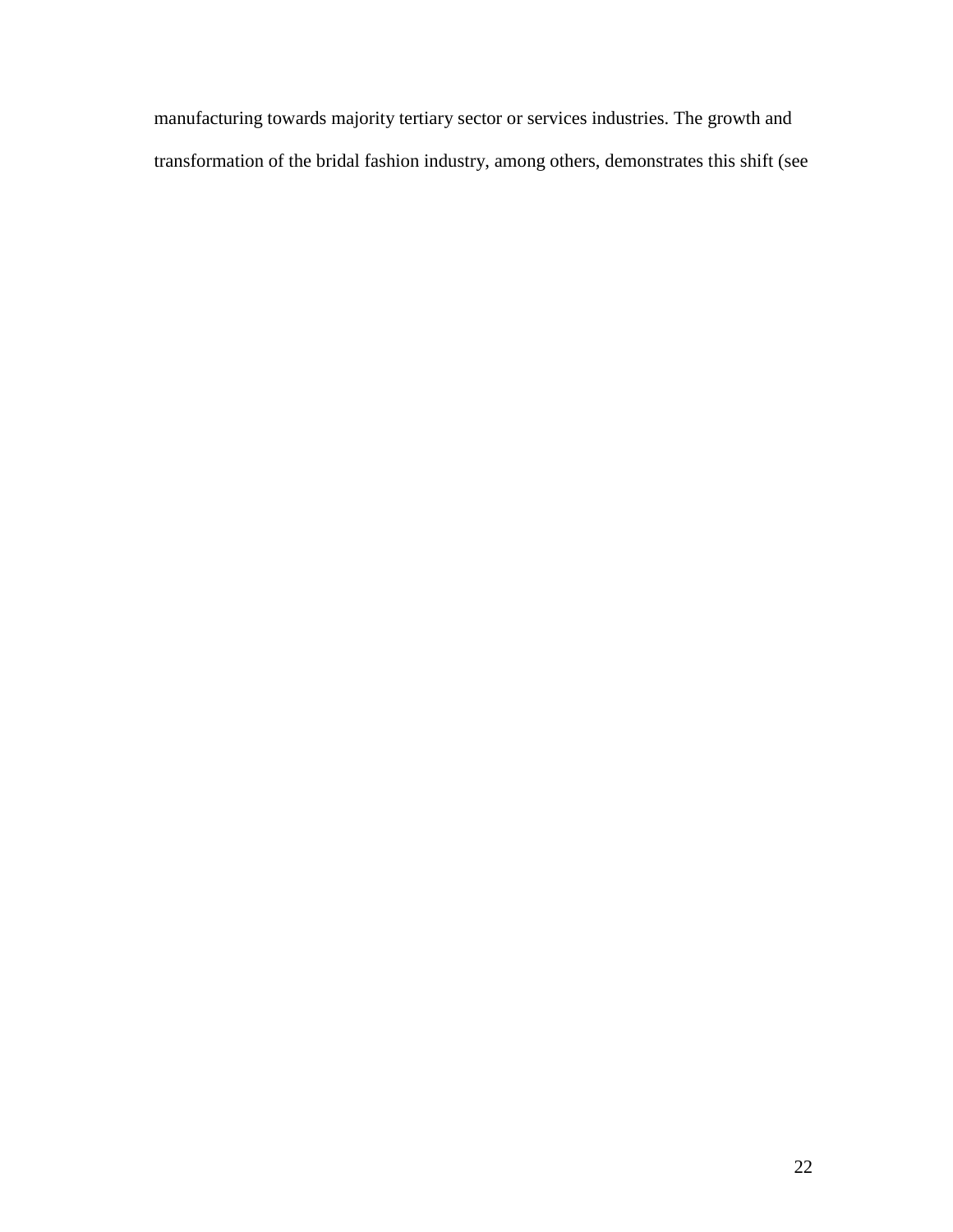Sterling, this volume). As Table 8.4 shows, between 2010 and 2015 the services sector became the largest single sector of GDP growth in Suzhou.

<INSERT Table 8.4 HERE>

Suzhou GDP by Industrial Sector (%) Source: *Suzhou Statistical Yearbook*, multiple years

### *Territorial urbanization and the Suzhou Industrial Park*

A city in China is a level of government made up of historic administrative divisions. Changing them to propel growth and urbanization has become a strategic practice in the reform era, with significant implications for targeted city-region development. In the process of territorial urbanization, administrative divisions are reterritorialized from rural to urban jurisdictions in advance of planned industrial development and urban growth (Cartier, 2015). This process of in Suzhou includes the industrial parks in Suzhou. The Suzhou–Singapore Industrial Park, now known as the Suzhou Industrial Park (SIP) and informally as the *Gongyeyuan*  $\mathbf{\mathcal{I}} \mathbf{\mathcal{I}} \mathbf{\mathcal{I}}$ , was established through a

territorial process beginning in 1994. It was originally marked out on a 70 km<sup>2</sup> tract of prime agricultural land in the eastern suburbs of Suzhou (Pereira, 2003). Its spatial expansion took place in several phases. The extent of the area, now 288  $\text{km}^2$ , has quadrupled from the original size. It was modelled on the special economic zones (SEZs) and given similar powers—effectively it became the fifth SEZ after Hainan Island. As a national-level project the State Council granted the Suzhou Industrial Park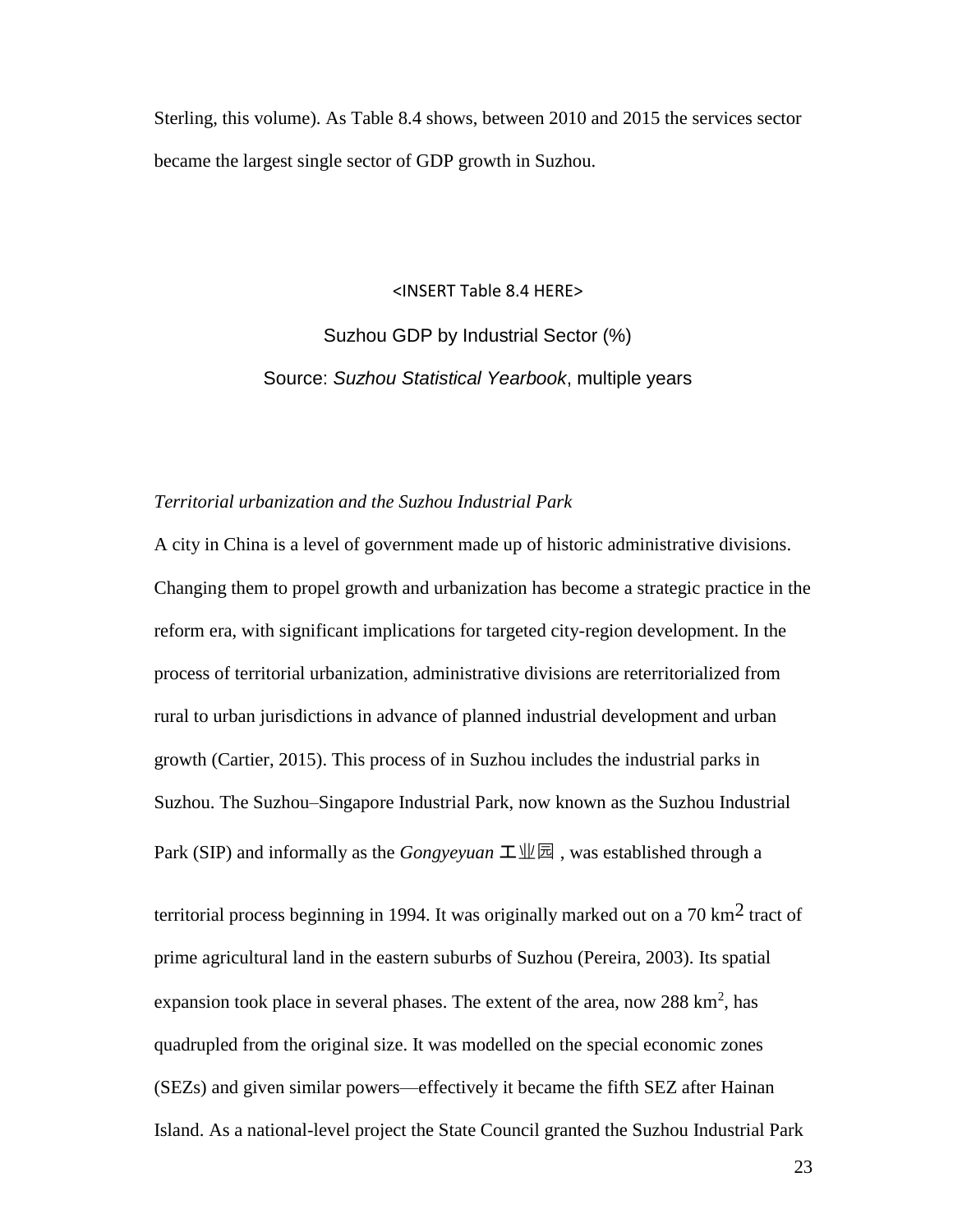Administrative Committee, and not the provincial capital, Nanjing, power to approve larger-scale investments. (Figure 8.2) shows its original land area outlined in red at the centre of the diagram. The dark-shaded areas across the middle of the planning diagram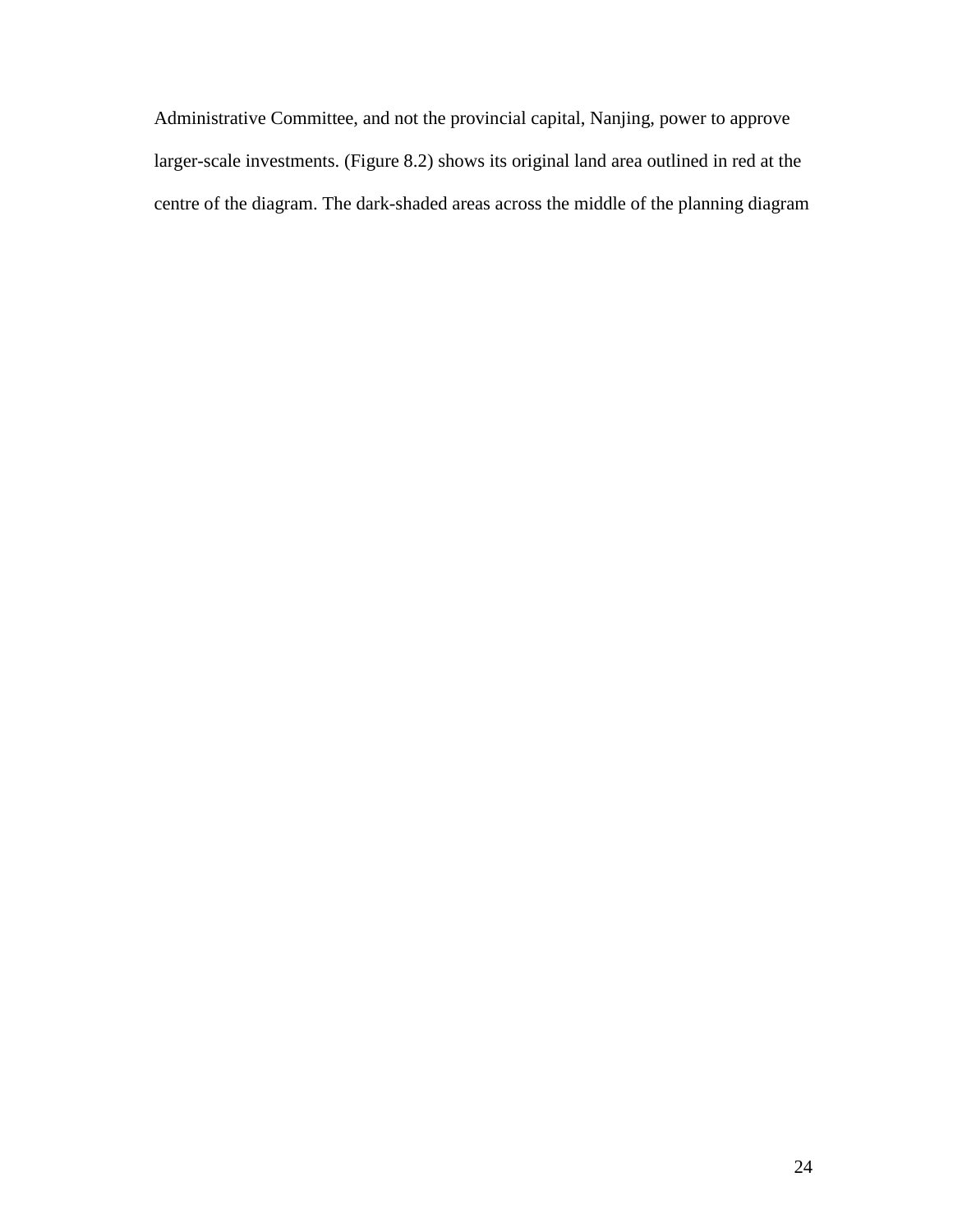indicate the main commercial axis, which starts at the eastern edge of the Suzhou historic core and continues from west to east across the length of the SIP.

### <INSERT Figure 8.2 HERE>

Suzhou Industrial Park Master Plan, 2012–2030

(annotated). Source: Suzhou Industrial Park Administrative Committee.

The ironic condition of the *Gongyeyuan* is that it is less an industrial park than a large-scale diversified urban-industrial area of high-rise urban centres, university campuses and branch campuses, high and low-rise residential suburbs, and campus-like industrial parks. Its urban developments feature park-like shopping centres and greened, gated communities mixed among one of the largest centres of international tertiary education in the world. The 2012–2030 master plan for the SIP features two major urban cores and three subsidiary urban centres connecting in all directions. Their built environments feature over 100 skyscrapers and iconic projects led by the Suzhou Gate of the East.

### *Reterritorialization and revitalization of Suzhou city*

In 2012 Wujiang county-level city was reterritorialized as an urban district of Suzhou, and simultaneously Canglang, Pingjiang and Jinchang, the three small urban districts in the Suzhou core, within the historic walled city, were merged to form a single larger district called Gusu, which honoured Suzhou's ancient history. This set of adjustments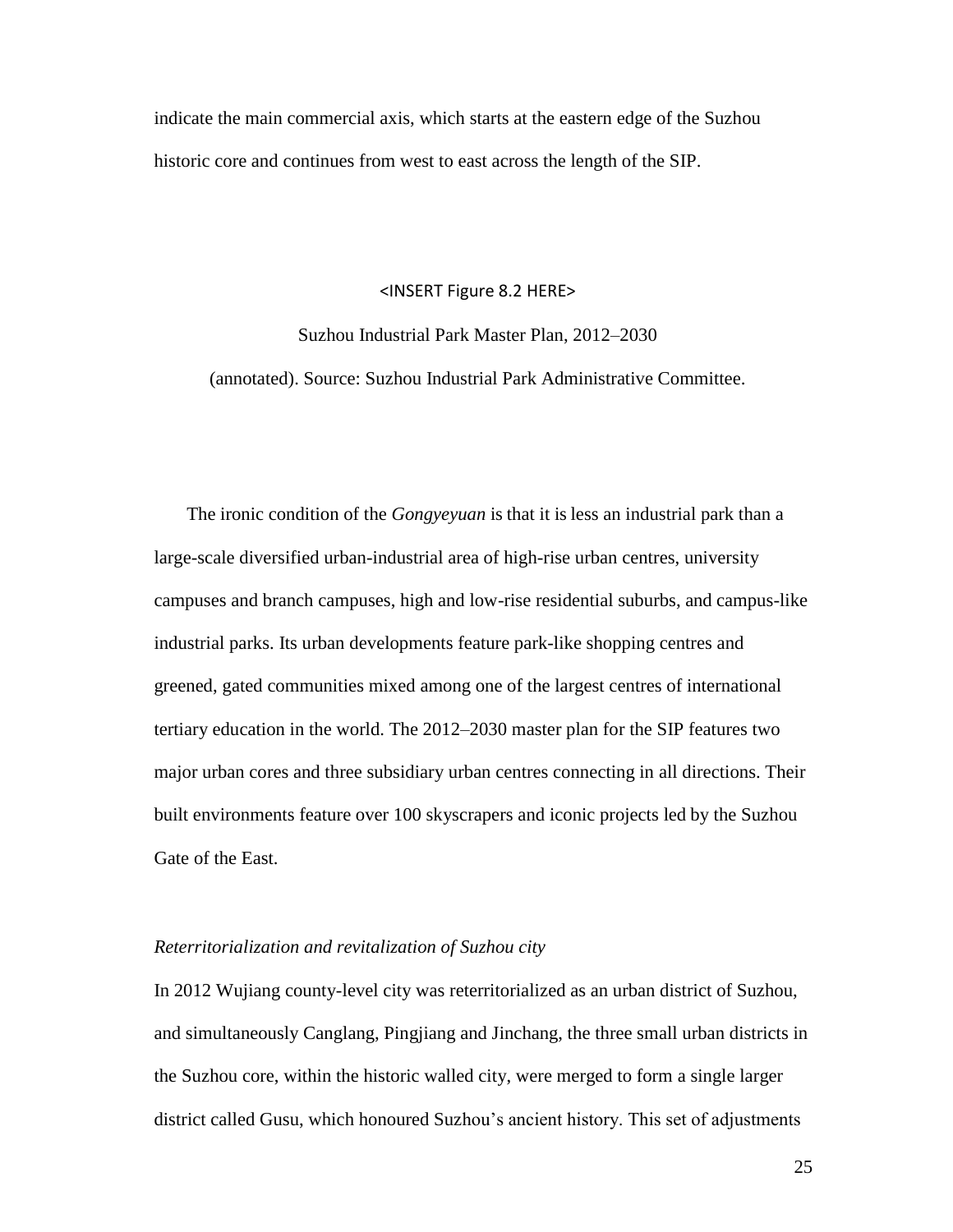constitutes the biggest administrative territorial change in Suzhou since 2000. It created new urban space and development opportunity for the revitalization of Suzhou city, and has been a big issue for the cadres of Suzhou because the county-level cities of Suzhou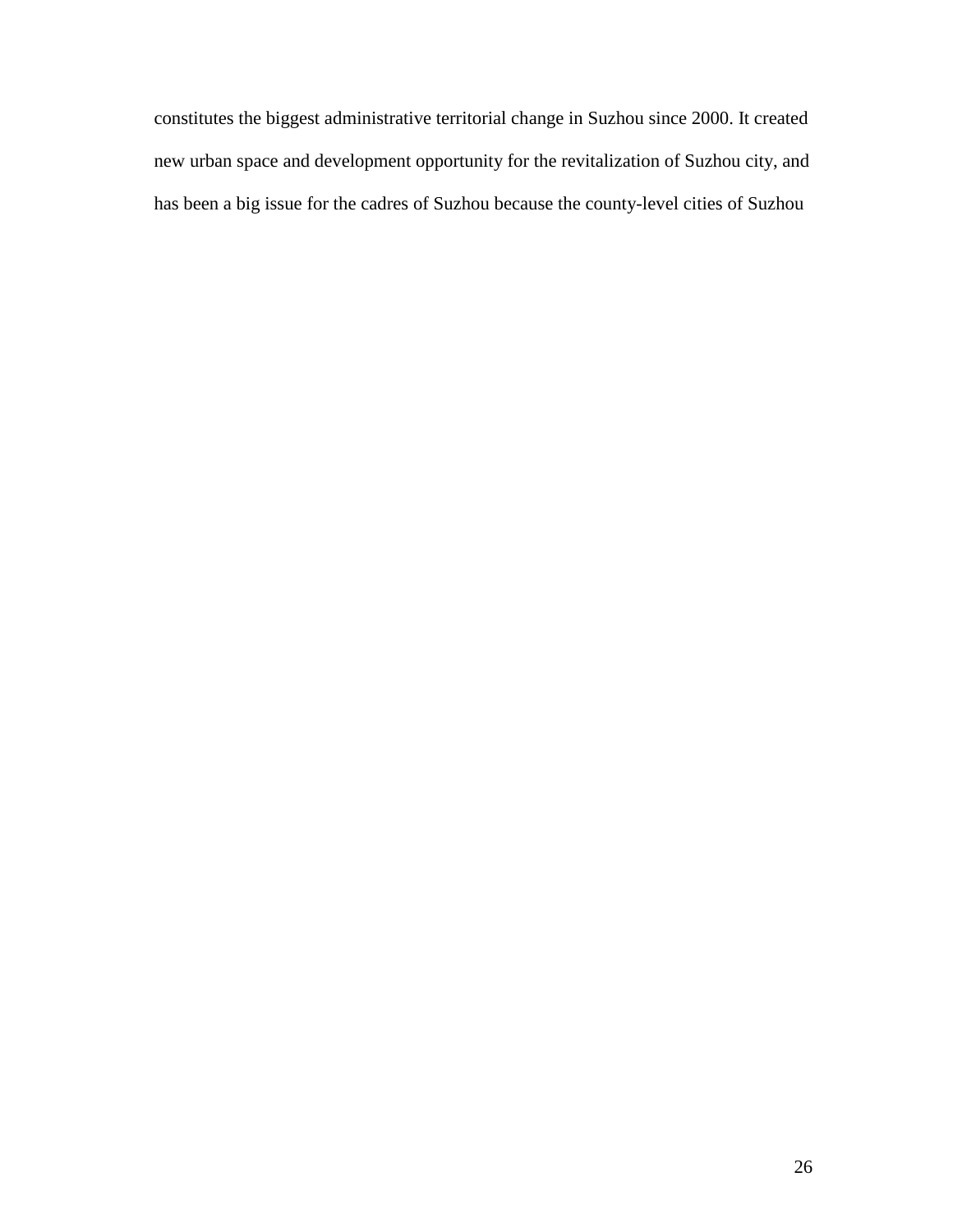are among the top cities nationally by GDP growth and are not easily converted to city districts (Cartier, 2016). For example, in 2011, Suzhou city, based on the urban districts directly under the control of the city, produced one-third or 33.50 percent of the total GDP of the Suzhou prefecture-level city. The share of the county-level cities varied from 7.16 percent in Taicang, the lowest, to 20.06 percent in Kunshan, the highest. In total, the five county-level cities accounted for 66.50 percent of Suzhou GDP. As for the per capita GDP and increasing rate of GDP, the county-level cities trumped Suzhou city irrespective of population. Table 8.5 shows the economic performance of the five county-level cities of Suzhou. All five routinely held top places on the list of the 100 strongest counties in China, the *bai qiang xian pai hang bang*, 百强县排行榜, and for many years occupied four or five of the top ten positions, prompting comments by common people, government officials and scholars alike, especially that "Suzhou is strong, but it is not because of Suzhou city, instead it is because of the county-level cities."

### <INSERT Table 8.5 HERE>

# Economic Performance in the Suzhou City-Region, 2011 Source: *Suzhou Statistical Yearbook*, multiple years

Thus with Wujiang reterritorialized as an urban district of Suzhou, it first made the city economically larger and stronger, as shown by the total investment in fixed assets. This is an important index to indicate how much capital is invested in a specific area for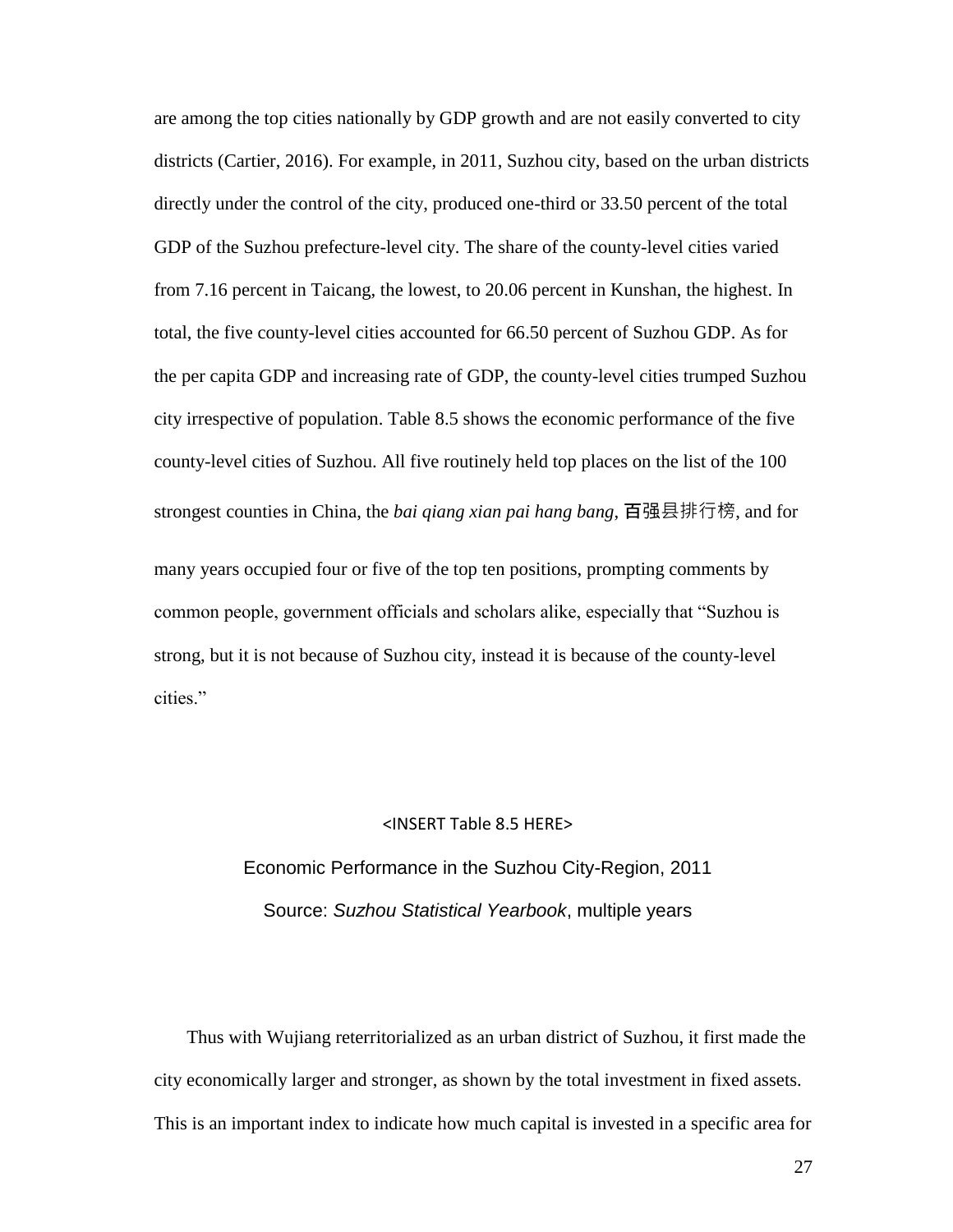economic production and social development. The general outlook from the perspective of government is that "the more, the better." Table 8.6 shows the increase in total investment in Wujiang at the time of the merger, in both the absolute amounts and the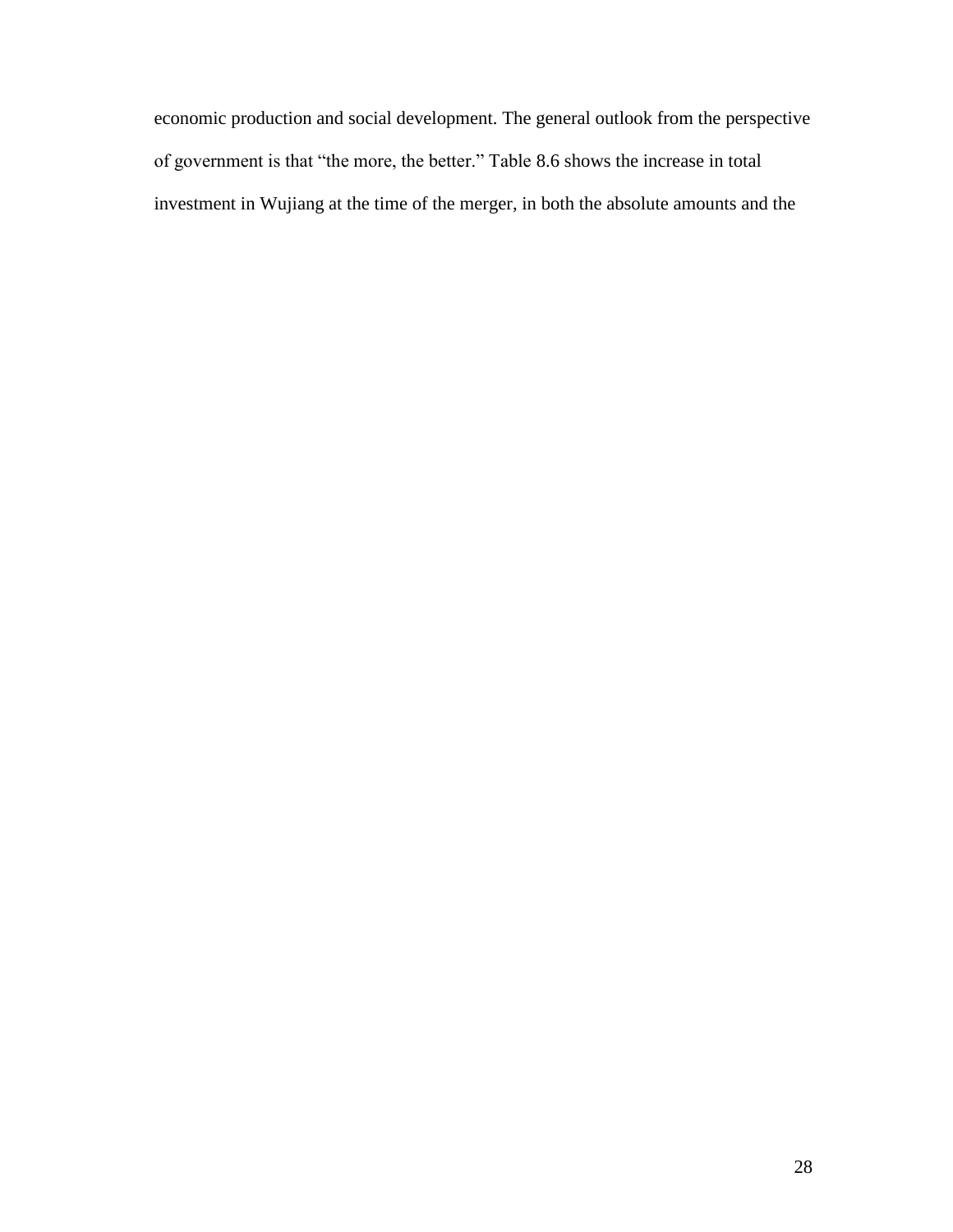share in the whole of Suzhou municipality, i.e. including the county-level cities. In 1980, the share of Suzhou city was 56.56 percent, and it decreased each year to 48.89 percent in 1990, and 43.80 percent in 1995. In 2000, it rose to 48.96 percent, but this should not be seen as a "renaissance" of Suzhou city because the merger of Wu countylevel city— contributed the additional part. This is the historic Wu county which had become a county-level city in 1995 and was cancelled in 2000. Wu's share was then added to Suzhou's. In 2010, the share dropped to 38 percent, the lowest after 1979. This decline indicates Suzhou city's weakening position relative to the surrounding countylevel cities' booming strength—it is not difficult to understand the tension that exists among them. The investment environment also illustrates why Suzhou wanted and finally succeeded in merging Wujiang, the nearest county-level city: with the merger, the share of the new Suzhou city increased markedly in 2012 to 51.10 percent and 54.65 percent in 2015. However, it is worth noting that Suzhou's increasing share since the merger is not a simple case of addition or a zero-sum game. Suzhou city's share, excluding Wujiang, also rose in 2011, to 38.68 percent, and to 45.70 in 2015. To some degree the merger effectively signalled that a bigger, stronger Suzhou city meant the opportunity to re-emerge and be revitalized in the future, which helped the new Suzhou city gain more investment.

### <INSERT Table 8.6 HERE>

Total Investment in Suzhou before and after the Wujiang Merger Source: *Suzhou Statistical Yearbook*, multiple years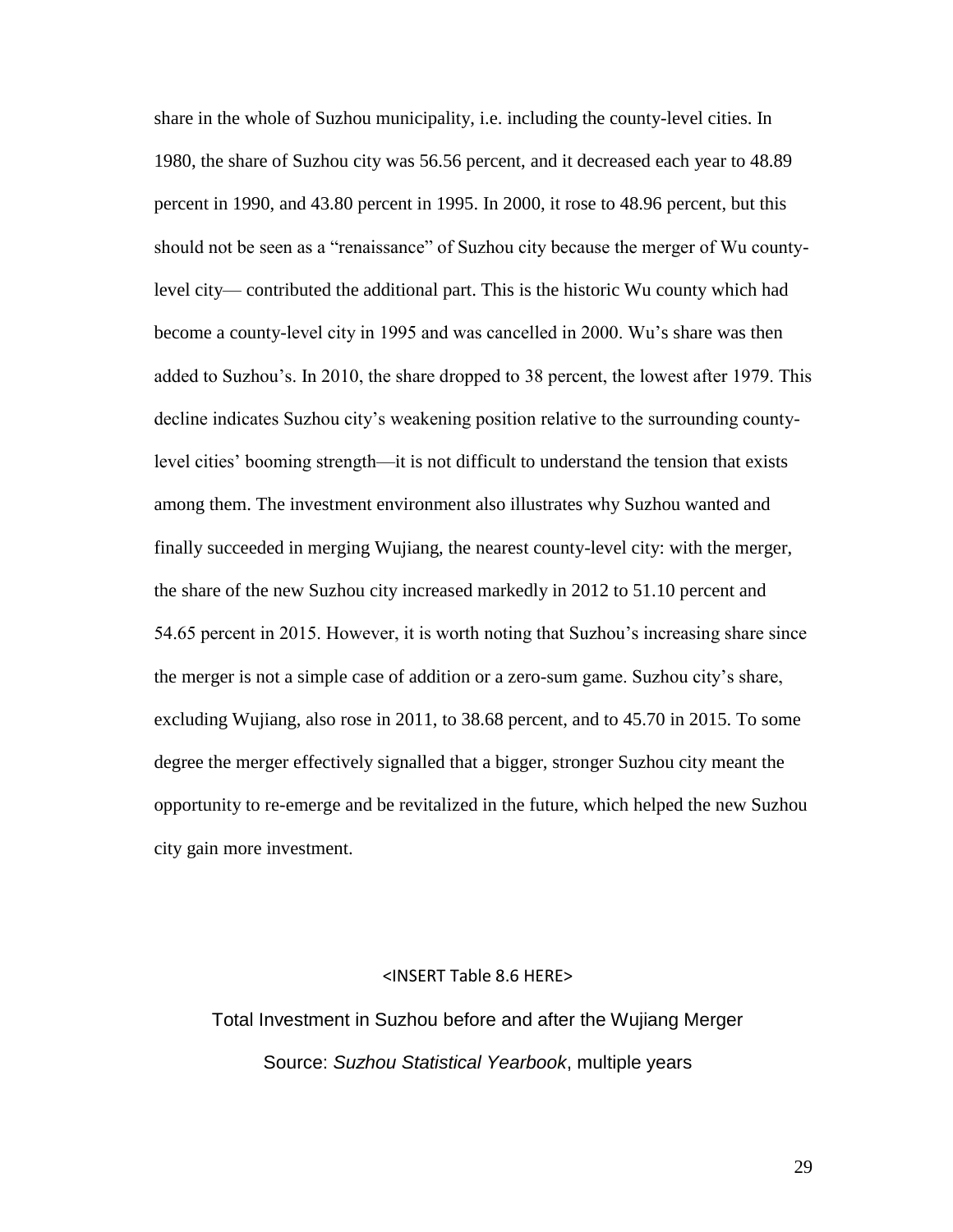Second, the merger gave Suzhou city a new chance to re-draft the blueprint of urban development and spatial development strategies. Just several months after the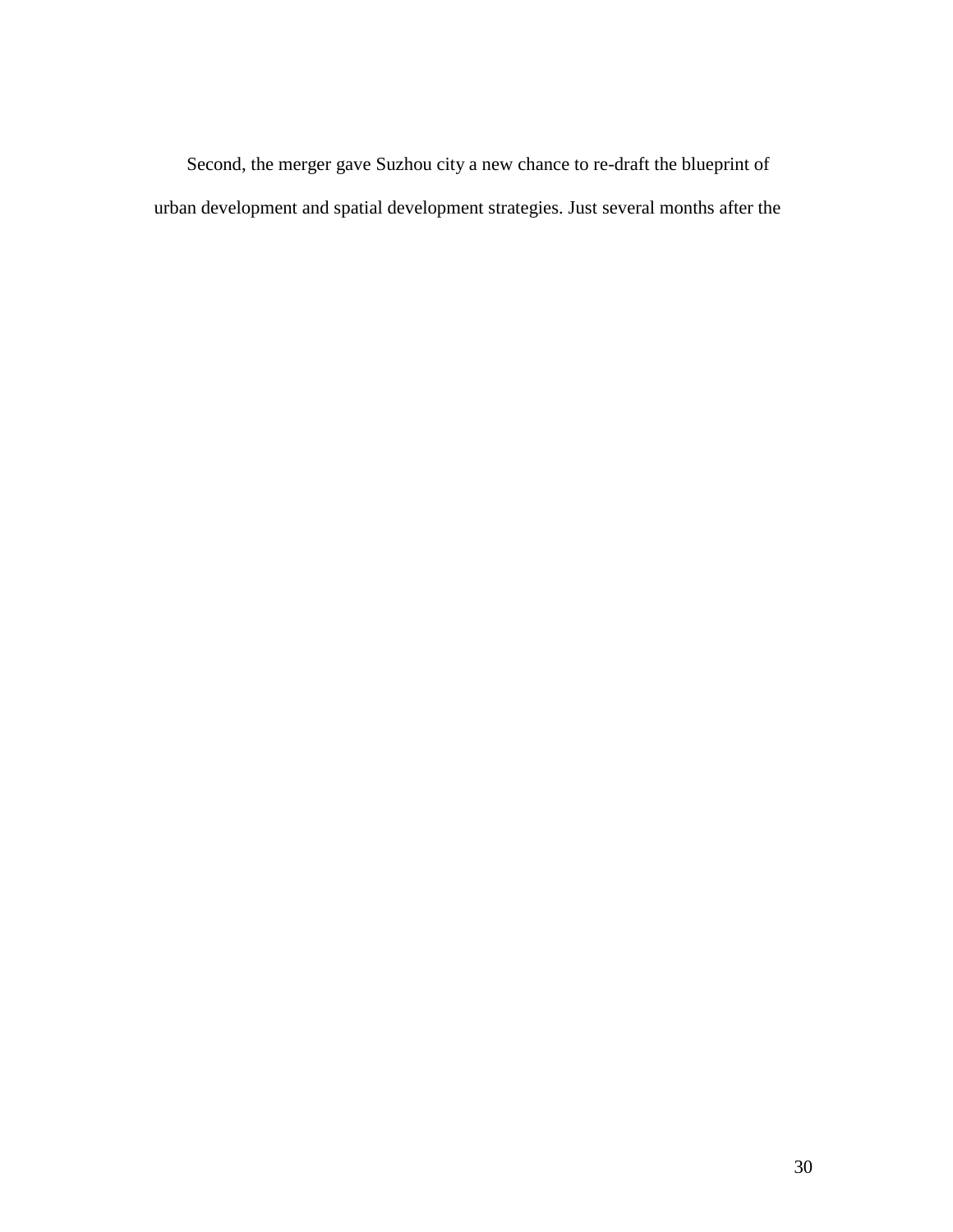merger, in May 2013, the Suzhou city government issued the Immediate Construction Plan of Suzhou City, 2012–2015, and the Lake Tai New Towns project. (Figure 8.3) The Lake Tai project new towns in Wujiang and Wuzhong presented a new, higher standard of development than the High-Speed Rail New Town in the north and the Eco-Tech New Town in the west. In July 2013, the Party secretary of Suzhou, Jiang Hongkun, first put forward the new concept "Suzhou Bay" to define the future of the Tai Lake New Towns area. He also declared that the Tai Lake New Towns must be built to a high standard and become the leading highlight of Suzhou city in the 21st century (*Suzhou News*, 2013). At the end of August the Suzhou Civil Affairs Bureau published the 'Naming of Suzhou Bay' for public review (Suzhou Civil Affairs Bureau, 2013).

On New Year's Day 2014, the promotional video of Suzhou Bay and Tai Lake New Towns was broadcast on both the CCTV-1 and the CCTV morning news. Under the special planning and with strong support of the Suzhou government, first-tier housing enterprises such as Greenland, Beijing Capital Development Holding, and China National Real Estate Development Group joined Suzhou Bay and promoted the development of the Tai Lake new towns, which greatly increased the value of the area. They demonstrate the major changes in the Suzhou urban spatial framework and strategic development blueprint after the Wujiang merger.

# <INSERT FIGURE 8.3 HERE> Suzhou Bay Taihu New Town Source: Google Earth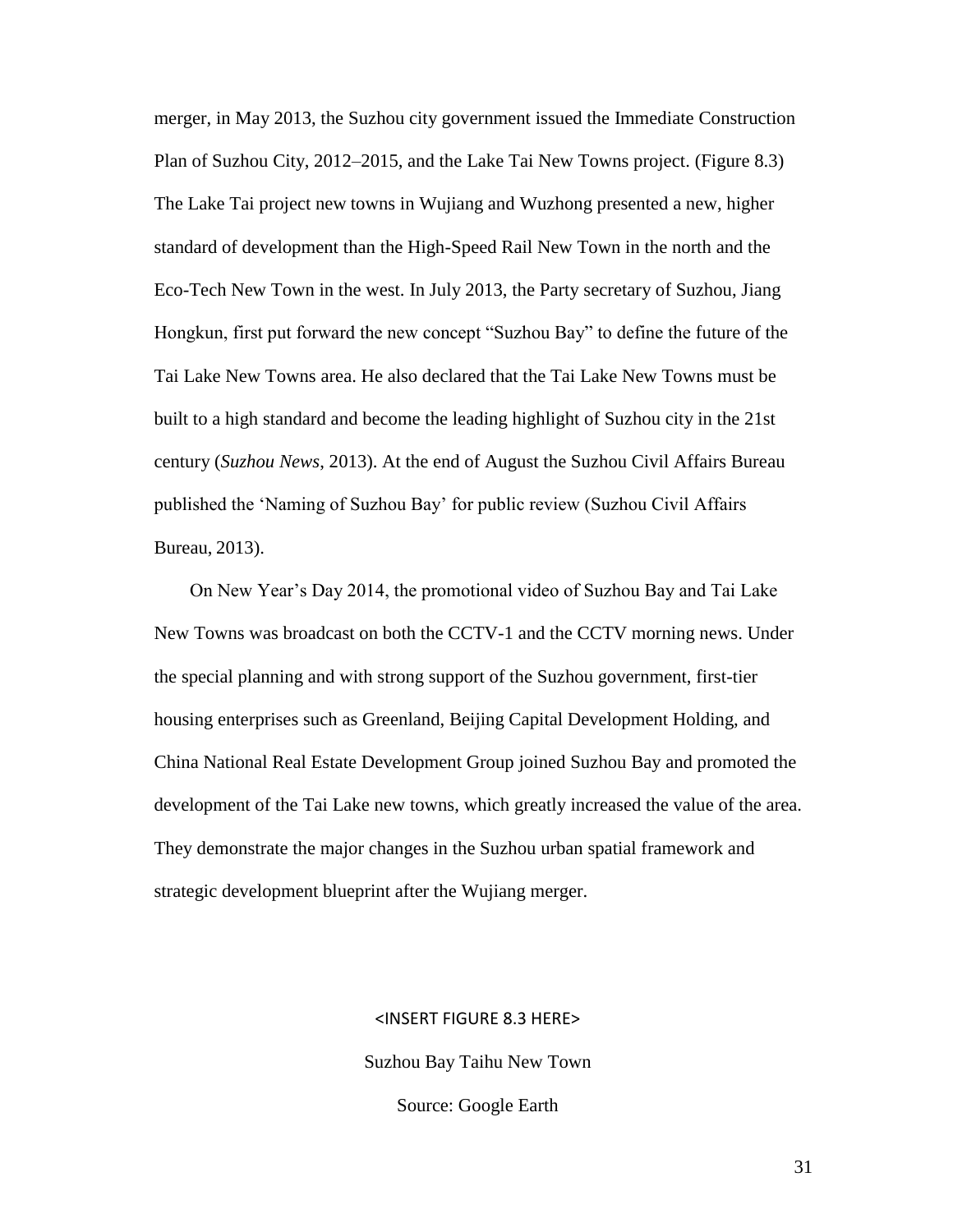Third, the establishment of Gusu district by reterritorialization of the three small core districts of the old city helped to revitalized the urban core of Suzhou and protect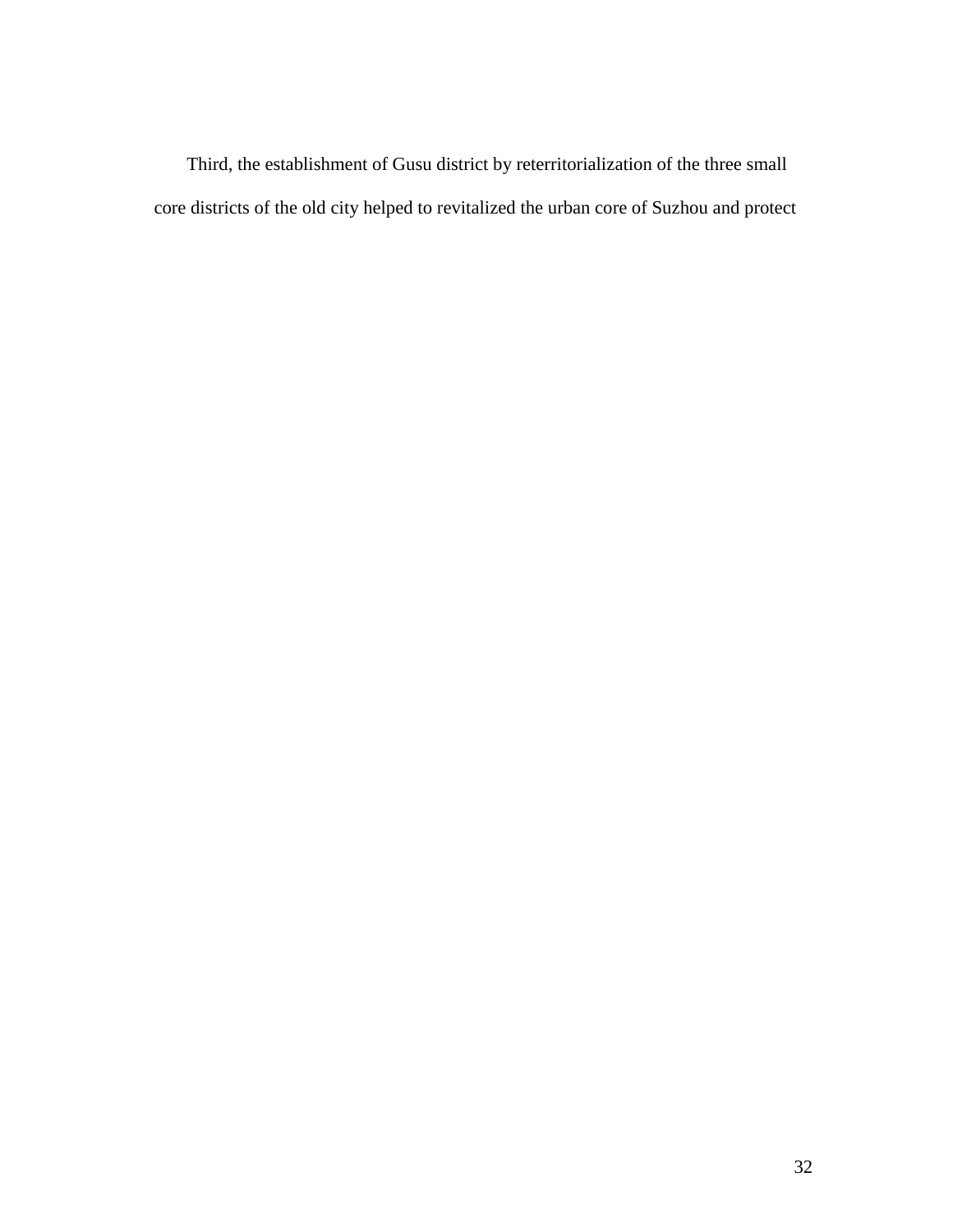the historical landscape of Wu. Suzhou is a national historical and cultural city, and Pingjiang, Canglang and Jinchang not only formed its nucleus but also contained the main historical blocks, ancient dwellings, classical gardens, and city walls—Suzhou's classical historical landscapes, cultural landmarks, and heritage resources. The combination of the three districts as Gusu has formed a unified administrative division for the area of the ancient city. The government of Gusu works to develop an integrated cultural and environmental protection area for the ancient city.

# **Conclusion**

A city for all time, Suzhou has thrived and revived across centuries of cultural, political, and economic change. The idea of a city-region, expressing a relationship between a city and its larger governing area, is especially dynamic in China because the Chinese state changes cities through the system of administrative divisions. Under reform, Suzhou is simultaneously the enduring ancient city of culture, economy, and identity; the modern city of old and new districts; and the prefecture-level administrative division of city-leading-counties—three cities of Suzhou.

This historical analysis of Suzhou shows how the prefecture has gained new meaning as the context of industrialization and urbanization in China under reform. The prefecture has become the leading administrative division of city-system development and the political-economic context of rural-urban transition. Different from rural-urban transition research focusing on rural-urban population migration or regional landscape transformation, analysis of administrative divisions in rural-urban transition sheds light on how their dynamics restructure the space economy, shaping the processes of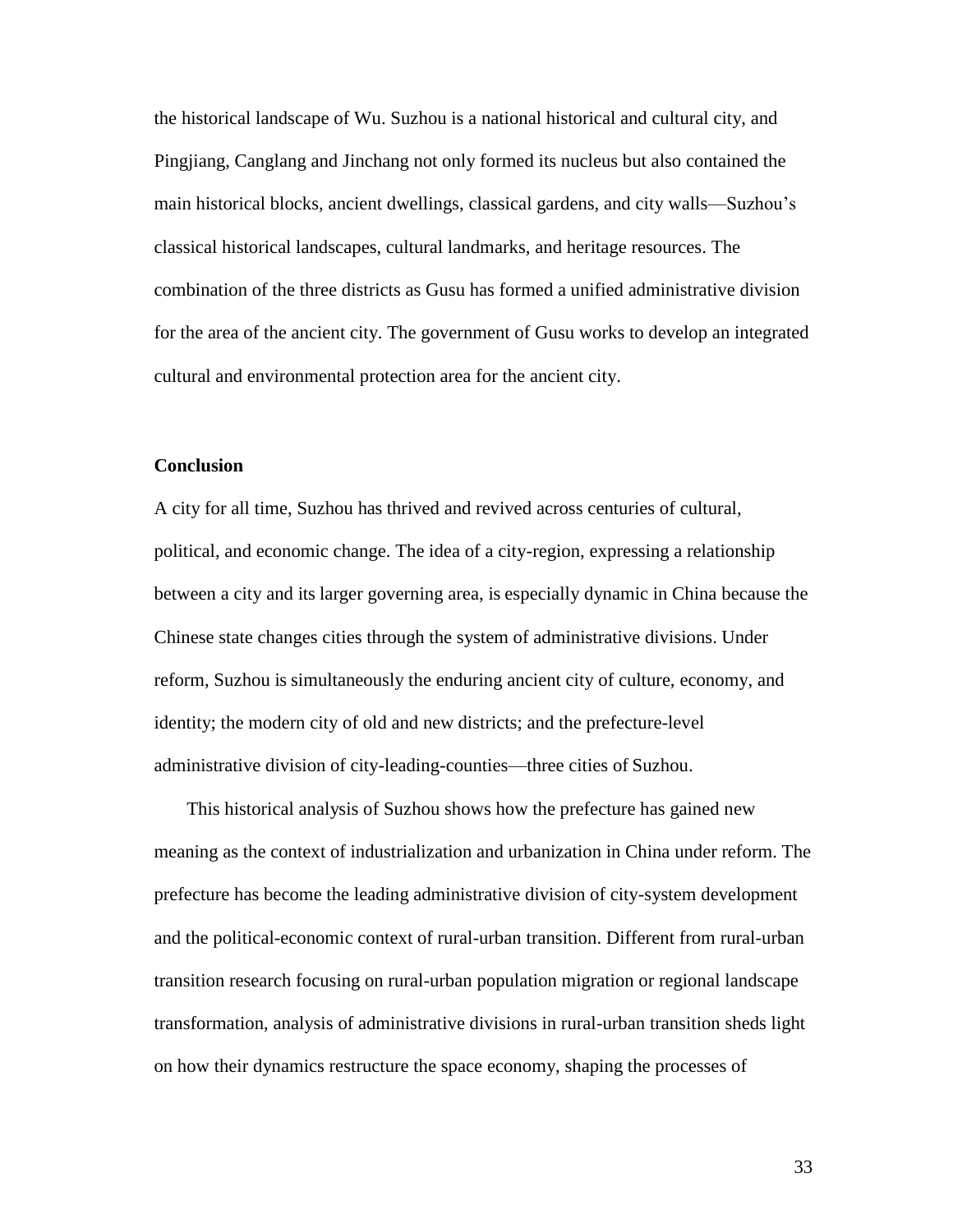transformation from primary to secondary and tertiary industry and rural to urban development.

The administration of prefectures from major cities in China is not new. When Suzhou prefecture emerged in the Pingjiang map, in 1229, we find how Suzhou *fu*  excelled at city building on the imperial standard. Suzhou was also at the forefront in the late twentieth century with the implementation of the city-leading-counties reform for organization of economic development through city-regions. The prefecture-level city is leading regional development in China's time of rural-urban transition. Its conditions and challenges reflect political and economic reform. And yet, whether historical empire or modern state, the prefectural administrative division serves the need for flexible administration of urban and economic transformation at the mesoscale.

# **References**

- Cartier, C. 2015. "Territorial Urbanization and the Party-state in China," *Territory, Politics, Governance* 3 (3), 294–320.
- Cartier, C. and Hu, D. 2015. "Administrative Territory." In D.S.G. Goodman, ed., *The Handbook of Chinese Politics*, 147-164. Edward Elgar.
- Cartier, C. 2016. "A Political Economy of Rank: The Territorial Administrative Hierarchy and Leadership Mobility in Urban China." *Journal of Contemporary China* 25, no. 100, 529-546.
- Chan, K. W. 1994. *Cities with Invisible Walls: Reinterpreting Urbanization in Post-1949 China*. Hong Kong: Oxford University Press.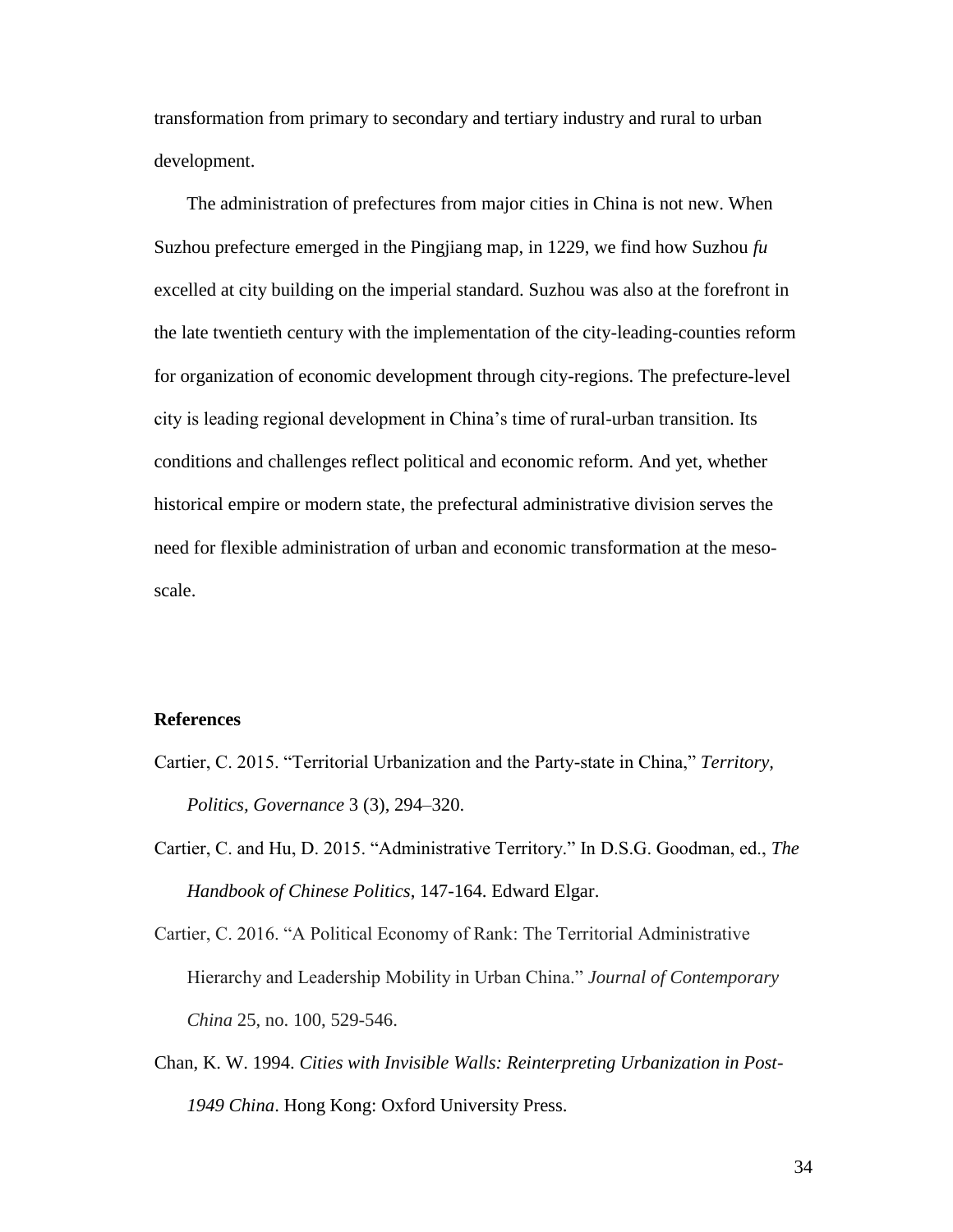- Chan, K. W. 2007. "Misconceptions and complexities: study of China's cities." *Eurasian Geography and Economics* 48 (4), 383–412.
- Chan, K. W. "Fundamentals of China's Urbanization and Policy." *The China Review* 10 (1), 63-94.
- Government of the Suzhou Industrial Park. 2011. "Scientific Masterplan." July 4, 2011. [http://www.sipac.gov.cn/english/InvestmentGuide/ScientificMasterPlan/201107/t2](http://www.sipac.gov.cn/english/InvestmentGuide/ScientificMasterPlan/201107/t20110704_102990.htm) [0110704\\_102990.htm](http://www.sipac.gov.cn/english/InvestmentGuide/ScientificMasterPlan/201107/t20110704_102990.htm)
- Heng, H. C. 1999. *Cites of Aristocrats and Bureaucrats: The Development of Medieval Chinese Cityscapes*. Singapore: Singapore University Press.
- Milburn, O. 2013. *Cherishing Antiquity: The Cultural Construction of an Ancient Chinese Kingdom*. Cambridge, MA: Harvard University East Asia Center.
- Milburn, O. 2015. *Urbanization in Early and Medieval China: Gazetteers for the City of Suzhou*. Seattle, WA: University of Washington Press.
- Pereira, Alexius A. 2003. *State Collaboration and Development Strategies in China: The Case of the China-Singapore Suzhou Industrial Park*. London: RoutledgeCurzon.
- SIPAC. 2014. "Highlights 2013: Highlight 4: New City, New Appeal." Suzhou Industrial Park Administrative Committee.

[http://www.sipac.gov.cn/english/zhuanti/201401ld/zg/201402/t20140211\\_255232.](http://www.sipac.gov.cn/english/zhuanti/201401ld/zg/201402/t20140211_255232.htm) [htm](http://www.sipac.gov.cn/english/zhuanti/201401ld/zg/201402/t20140211_255232.htm)

Suzhou Civil Affairs Bureau. 2013. "Suzhou Naming Plan Publicity." [http://www.suzhou.gov.cn/news/gsgg/201308/t20130830\\_277080.shtml](http://www.suzhou.gov.cn/news/gsgg/201308/t20130830_277080.shtml)